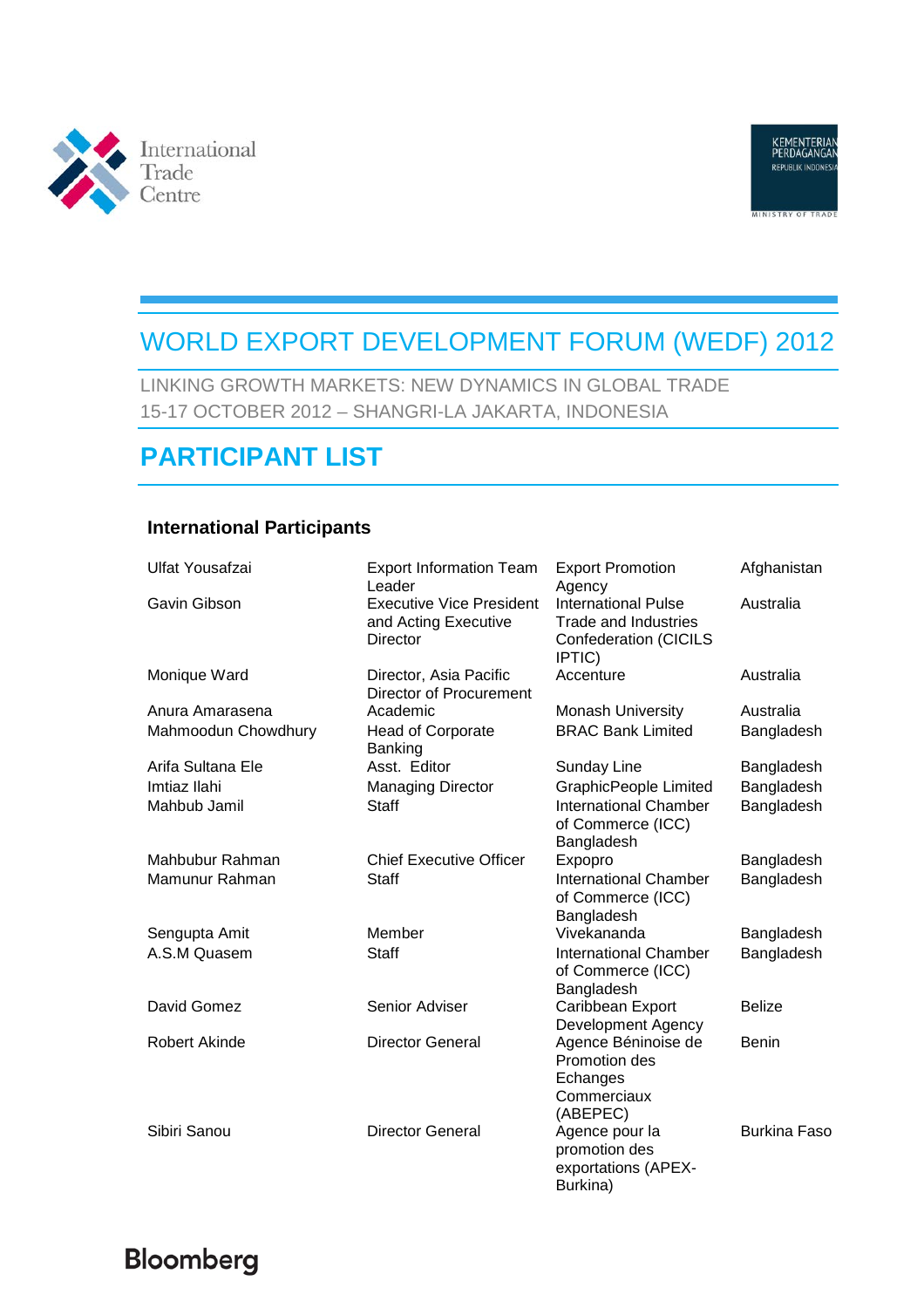| Pan Sorasak<br>Meiging Han    | Secretary of State<br><b>Deputy Director General</b>             | Ministry of Commerce<br>China Council for the<br>Promotion of<br><b>International Trade</b>                          | Cambodia<br>China |
|-------------------------------|------------------------------------------------------------------|----------------------------------------------------------------------------------------------------------------------|-------------------|
| Hu Xiaoshan<br>Xiaozheng Yang | <b>Second Secretary</b><br>Deputy representative                 | (CCPIT)<br><b>Embassy of China</b><br>China Council for the<br>Promotion of<br><b>International Trade</b><br>(CCPIT) | China<br>China    |
| Marta Ramirez de Rincon       | <b>Chief Executive Officer</b>                                   | Marta Lucia Ramirez &<br>Associates                                                                                  | Colombia          |
| Juanita Isaza                 | <b>Staff</b>                                                     | <b>Embassy of Colombia</b>                                                                                           | Colombia          |
| Alfonso M.                    | Ambassador                                                       | <b>Embassy of Colombia</b>                                                                                           | Colombia          |
| Maria Munoz                   | <b>Honorary Consulate</b>                                        | <b>Embassy of Colombia</b>                                                                                           | Colombia          |
| Abdou Nassur Madi             | Deputy Minister                                                  | Ministry of Finance,<br>Economy and Foreign<br>Trade                                                                 | Comoros           |
| Kpangmi Jayus                 | <b>Chief Executive Officer</b>                                   | Jamak Group                                                                                                          | Côte d'Ivoire     |
| Assie Joacklin                | Individual participant                                           |                                                                                                                      | Côte d'Ivoire     |
| Dagobert Banzio               | Minister of Trade                                                | Ministry of Trade                                                                                                    | Cote d'Ivoire     |
| <b>Bah Didice</b>             | <b>Technical Adviser</b>                                         | Ministry of Trade                                                                                                    | Cote d'Ivoire     |
| Loba Marc                     | Chef, Service des<br>études et des agréments<br>des importateurs | Ministry of Commerce                                                                                                 | Cote d'Ivoire     |
| Papa Guy M'Bengue             | Administrateur-Directeur<br>Général                              | Association pour la<br>promotion des<br>exportations de Côte                                                         | Cote d'Ivoire     |
| Ricardo Estrada               | <b>Executive President</b>                                       | d'Ivoire (APEX-CI)<br>Corporación de<br>Promoción<br>Exportaciones e                                                 | Ecuador           |
|                               |                                                                  | Inversiones (Corpei)                                                                                                 |                   |
| Syamsu Darwi                  | <b>Commercial Staff</b>                                          | <b>KBRI Cairo</b>                                                                                                    | Egypt             |
| Sherine El Alamy              | <b>National Facilitator</b>                                      | Ministry of Industry and<br>Foreign Trade                                                                            | Egypt             |
| Mohamed Hegazy                | <b>General Manager</b>                                           | Hegazy for Import &<br>Export                                                                                        | Egypt             |
| Oke Nurwan                    | Trade Attaché                                                    | Embassy of Indonesia<br>Paris                                                                                        | France            |
| Momodou Gaye                  | <b>Enterprise Support</b><br>Manager                             | Gambia Investment &<br><b>Export Promotion</b><br>Agency                                                             | Gambia            |
| Nusa Eka                      | Trade Attaché                                                    | Embassy of the<br>Republic of Indonesia                                                                              | Germany           |
| Moga Simatupang               | Civil servant                                                    | Indonesian Trade<br><b>Promotion Center</b><br>Hamburg                                                               | Germany           |
| Suprapto Suprapto             | <b>Staff</b>                                                     | Embassy of Indonesia                                                                                                 | Germany           |
| Ashok Humai                   | <b>Executive Director ITC</b>                                    | <b>International Chamber</b><br>of Commerce (ICC)<br>India                                                           | India             |
| <b>Sreeram Mushty</b>         | <b>Staff</b>                                                     | Mushty and Company                                                                                                   | India             |
| Tony Budidjaja                | <b>Staff</b>                                                     | <b>International Chamber</b><br>of Commerce (ICC)<br>Indonesia                                                       | Indonesia         |
| Mustafa Imir                  | Representative                                                   | Food and Agriculture<br>Organization (FAO)<br>Representation Office in                                               | Indonesia         |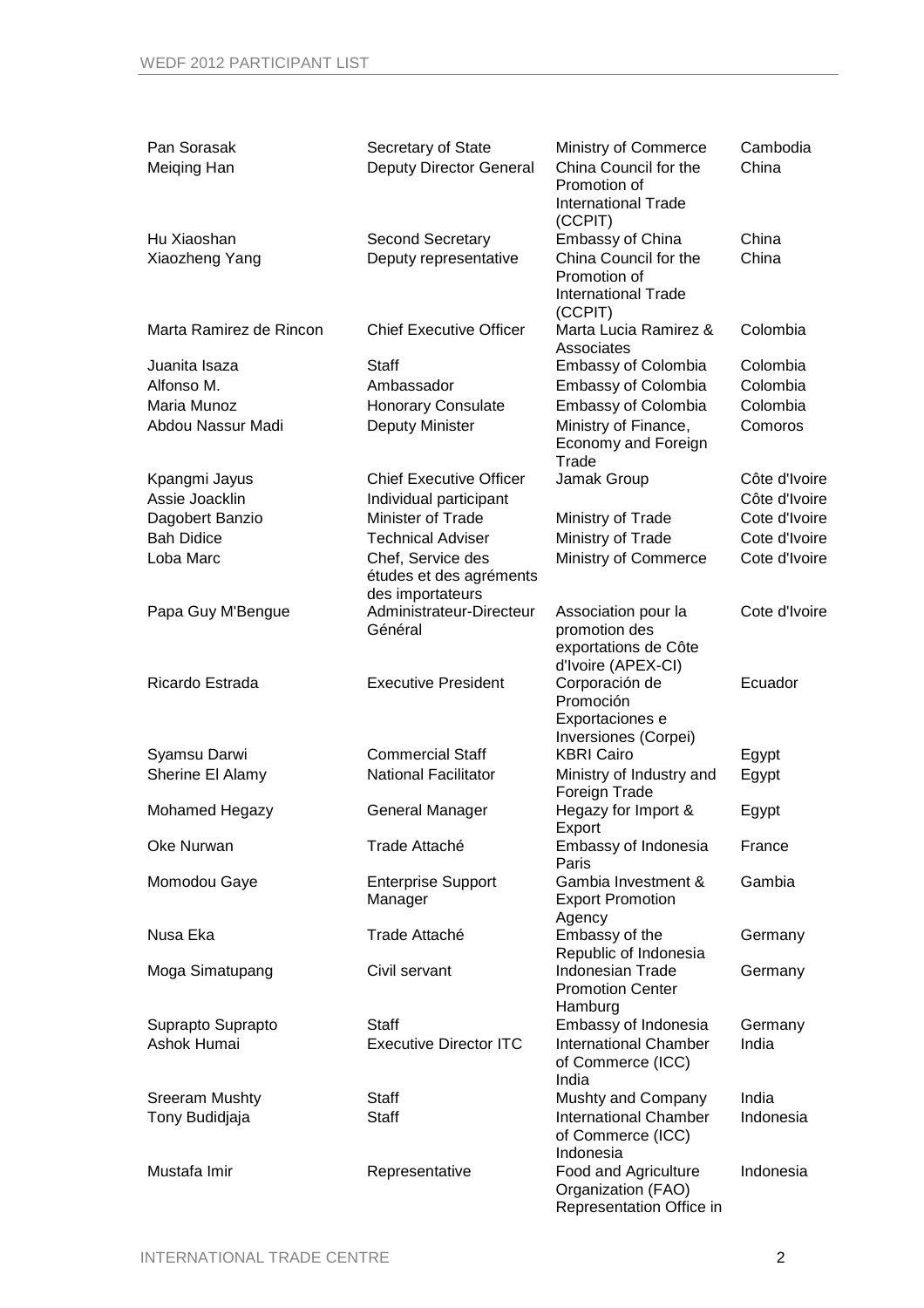|                                |                                                        | Indonesia                                                          |                                      |
|--------------------------------|--------------------------------------------------------|--------------------------------------------------------------------|--------------------------------------|
| Lusiana Indomo                 | <b>Staff</b>                                           | <b>International Chamber</b><br>of Commerce (ICC)<br>Indonesia     | Indonesia                            |
| Vinod Kumar Jain               | <b>Staff</b>                                           | <b>International Chamber</b><br>of Commerce (ICC)<br>Indonesia     | Indonesia                            |
| Sugihono Kadarisman            | Staff                                                  | <b>International Chamber</b><br>of Commerce (ICC)<br>Indonesia     | Indonesia                            |
| Noke Kiroyan                   | Chairman                                               | <b>International Chamber</b><br>of Commerce (ICC)<br>Indonesia     | Indonesia                            |
| Sjamsu Rahardja                | Senior Economist                                       | The World Bank                                                     | Indonesia                            |
| Hardian Syah Razad             | Staff                                                  | <b>International Chamber</b><br>of Commerce (ICC)<br>Indonesia     | Indonesia                            |
| Wiwoho Basuki Tjokronegoro     | <b>Staff</b>                                           | <b>International Chamber</b><br>of Commerce (ICC)<br>Indonesia     | Indonesia                            |
| <b>Frans Winarta</b>           | <b>Staff</b>                                           | <b>International Chamber</b><br>of Commerce (ICC)<br>Indonesia     | Indonesia                            |
| Bachtiar Pangaribuan           | Trade Attaché                                          | Indonesian Embassy,<br>Rome                                        | Italy                                |
| Delaine Morgan                 | <b>Vice President</b>                                  | Jamaica Promotions<br>Corporation (JAMPRO)                         | Jamaica                              |
| Shintaro Hamanaka              | Economist, Office of<br>Region Economic<br>Integration | Asian Development<br><b>Bank</b>                                   | Japan                                |
| Kohei Shiimo                   | <b>Staff</b>                                           | Japan External Trade<br>Organization (JETRO)                       | Japan                                |
| Kiyoshi Yamada                 | Staff                                                  | <b>International Chamber</b><br>of Commerce (ICC)<br>Japan         | Japan                                |
| Felix Bikpo                    | <b>Chief Executive Officer</b>                         | African Guarantee Fund                                             | Kenya                                |
| Peter Caderblad                | <b>First Secretary</b>                                 | <b>Embassy of Sweden</b>                                           | Kenya                                |
| Momoe Kaam                     | Officer-In-Charge                                      | <b>Business Promotion</b><br>Centre                                | Kiribati                             |
| Kho Lee                        | Individual participant                                 |                                                                    | Korea, Republic of                   |
| <b>Faried Rachman</b>          | Individual participant                                 |                                                                    | Korea, Republic of                   |
| Phouvieng Phongsa              | <b>Director</b>                                        | Foreign Aid Division,<br>Ministry of Industry and<br>Commerce      | Lao, People's<br>Democratic Republic |
| Siaosavath Savengsuksa         | <b>Vice Minister</b>                                   | Ministry of Industry and<br>Commerce                               | Lao, People's<br>Democratic Republic |
| Miata Beysolow                 | <b>Minister of Commerce</b><br>and Industry            | Ministry of Commerce<br>and Industry of the<br>Republic of Liberia | Liberia                              |
| Milad Muftah                   | Individual participant                                 |                                                                    | Libya                                |
| <b>Esther Boey</b>             | <b>Staff</b>                                           | <b>International Chamber</b><br>of Commerce (ICC)<br>Asia Pacific  | Malaysia                             |
| <b>Francois-Gabriel Ceyrac</b> | <b>Staff</b>                                           | <b>International Chamber</b><br>of Commerce (ICC)<br>Asia Pacific  | Malaysia                             |
| Mustafa Mansur                 | <b>Staff</b>                                           | <b>International Chamber</b><br>of Commerce (ICC)                  | Malaysia                             |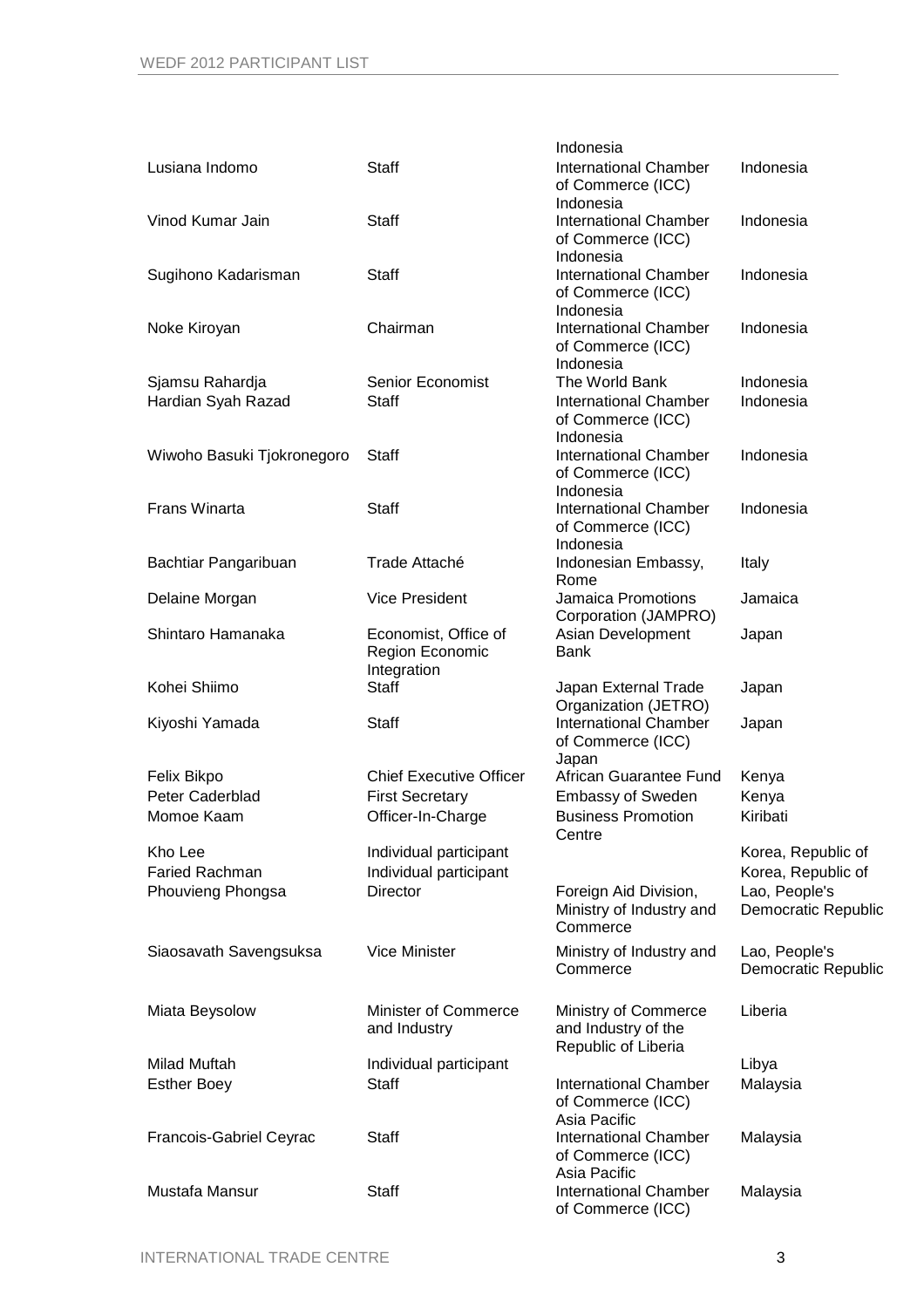|                            |                             | Asia Pacific                                    |                    |
|----------------------------|-----------------------------|-------------------------------------------------|--------------------|
| Soffy Saleh                | Individual participant      |                                                 | Malaysia           |
| Abdoulaye Sanoko           | Directeur général           | Agence pour la<br>promotion des                 | Mali               |
|                            |                             | exportations du Mali                            |                    |
|                            |                             | (APEX-Mali)                                     |                    |
| <b>Ihitt Mohamed</b>       | Directeur                   | Direction promotion du<br>commerce extérieur    | Mauritania         |
| Melba Pria                 | Ambassador                  | <b>Embassy of Mexico</b>                        | Mexico             |
| Win Myint                  | Deputy General              | Ministry of Commerce                            | Myanmar            |
|                            | Manager                     |                                                 |                    |
| Dick de Man                | Deputy Managing             | Centre for the                                  | Netherlands        |
|                            | <b>Director</b>             | Promotion of Imports                            |                    |
|                            |                             | from developing                                 |                    |
|                            |                             | countries (CBI)                                 | Netherlands        |
| Dawess Tujill              | <b>Staff</b>                | Embassy of<br>Netherlands                       |                    |
| Hans Klunden               | Director                    | Centre for the                                  | <b>Netherlands</b> |
|                            |                             | Promotion of Imports                            |                    |
|                            |                             | from developing                                 |                    |
|                            |                             | countries (CBI)                                 |                    |
| Megan Birnie               | <b>Private Secretary</b>    | New Zealand                                     | New Zealand        |
| Jane Cunliffe              |                             | Government                                      |                    |
|                            | Director                    | New Zealand Trade and<br>Enterprise             | New Zealand        |
| <b>Timothy Groser</b>      | <b>Minister for Climate</b> | New Zealand                                     | New Zealand        |
|                            | Change Issues, and          | Government                                      |                    |
|                            | Associate Minister of       |                                                 |                    |
|                            | Foreign Affairs             |                                                 |                    |
| Yonov Frederick Agah       | Ambassador                  | Nigeria Trade Office to                         | Nigeria            |
|                            |                             | the WTO, Permanent<br>Mission of Nigeria to the |                    |
|                            |                             | UN, Geneva                                      |                    |
| Kukuh Djayadi              | <b>Second Secretary</b>     | Indonesian Embassy                              | Nigeria            |
| Sudirman Haseng            | Ambassador                  | Indonesian Embassy                              | Nigeria            |
| Pontas Tobing              | Director                    | Indonesia Trade                                 | Nigeria            |
|                            |                             | <b>Promotion Centre</b>                         |                    |
| Joseph Omidiji             | Staff                       | Nexim Bank                                      | Nigeria            |
| Nasima Baluski             | Individual participant      |                                                 | Oman               |
| Amal Hilal                 | Individual participant      |                                                 | Oman               |
| Memon Jabbar               | Chairman WTO                | <b>Federation of Pakistan</b>                   | Pakistan           |
|                            | Committee                   | Chambers of                                     |                    |
| Stefan Bederski            | Director and General        | Commerce & Industry<br>Agro Export Topara       | Peru               |
|                            | Manager                     | <b>SAC</b>                                      |                    |
| César Freund               | International               | Promperú                                        | Peru               |
|                            | <b>Cooperation Manager</b>  |                                                 |                    |
| Roberto Seminario          | Ambassador                  | <b>Embassy of Peru</b>                          | Peru               |
| Mark Francis Hamoy         | Special Assistant and       | Department of Foreign                           | Philippines        |
|                            | <b>Head of Economic</b>     | Affairs                                         |                    |
| Pacita Juan                | Diplomacy Unit<br>President | Philippine Coffee Board                         | Philippines        |
| Agnes Perpetua Legaspi     | <b>OIC-Asst. Director</b>   | <b>Bureau of Export Trade</b>                   | Philippines        |
|                            | (TIAG)                      | Promotion                                       |                    |
| Agnes Perpetua             | <b>Staff</b>                | <b>Bureau of Export Trade</b>                   | Philippines        |
|                            |                             | Promotion                                       |                    |
| Vivianto Tampubolon        | Trade Attaché               | Office of the Trade                             | Philippines        |
|                            |                             | Attaché                                         |                    |
| <b>Ferdinand Tolentino</b> | Deputy Executive            | <b>Public Private</b>                           | Philippines        |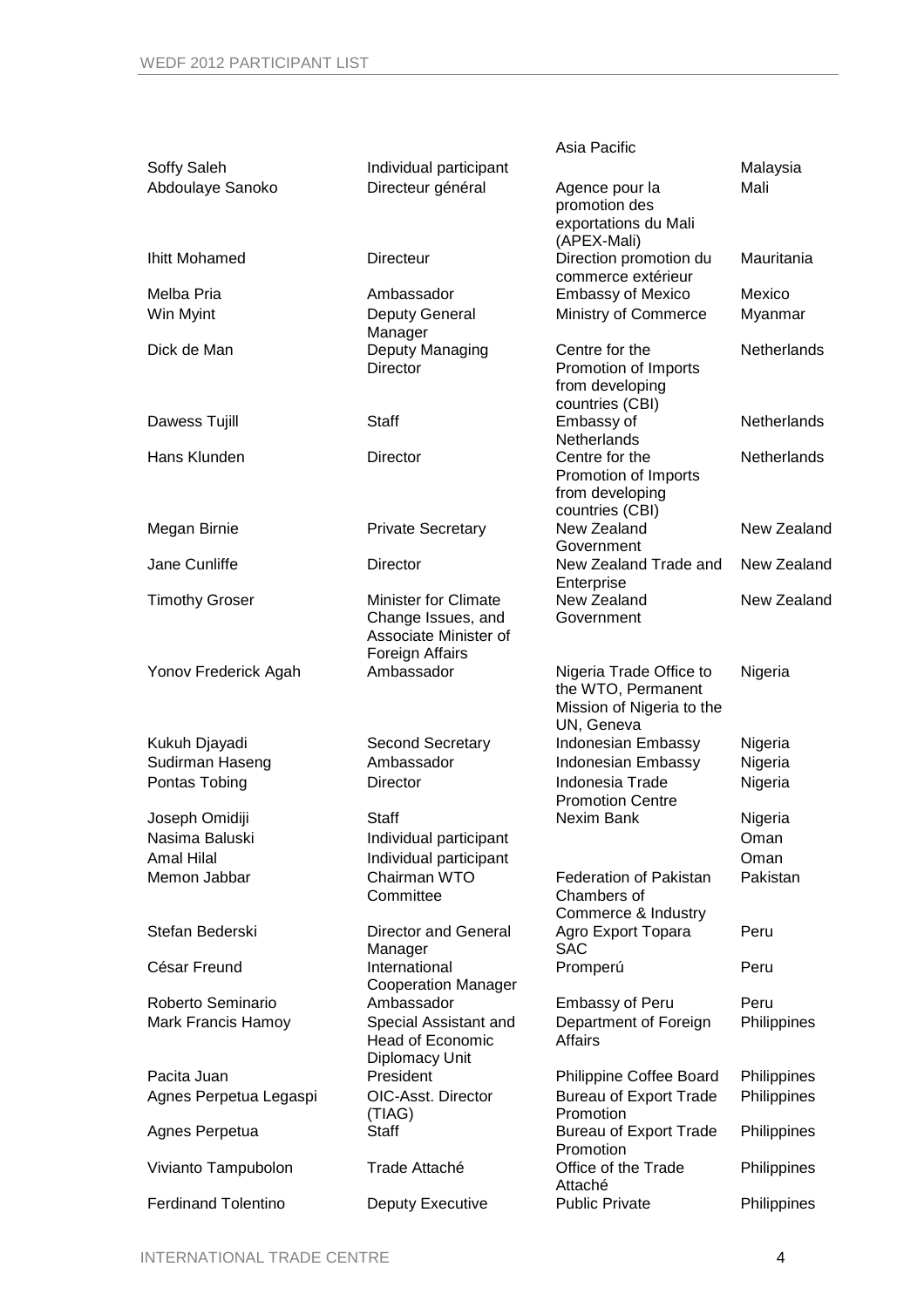|                            | Director                                                                                            | Partnership Center of<br>the Philippines                                                                                |                 |
|----------------------------|-----------------------------------------------------------------------------------------------------|-------------------------------------------------------------------------------------------------------------------------|-----------------|
| Lakshmi Venkatachalam      | Vice-President, Private<br>Sector and Co-financing<br>Operations                                    | Asian Development<br><b>Bank</b>                                                                                        | Philippines     |
| Ana Victoria               | Individual participant                                                                              |                                                                                                                         | Philippines     |
| Emma Hippolyte             | Minister for Commerce,<br><b>Business Development,</b><br>Investment and<br><b>Consumer Affairs</b> | Ministry for Commerce,<br><b>Business Development,</b><br>Investment and<br><b>Consumer Affairs</b>                     | Saint Lucia     |
| <b>Emmanuel Jacqueline</b> | <b>Staff</b>                                                                                        | Office of Private Sector<br><b>Relations/Trade Export</b><br>Promotion                                                  | Saint Lucia     |
| Belinda Filo-Tafunai       | <b>Principal Foreign</b><br>Service Officer - Trade<br><b>Division</b>                              | Ministry of Foreign<br>Affairs & Trade                                                                                  | Samoa           |
| Olivetti Him               | <b>Staff</b>                                                                                        | <b>Chamber of Commerce</b><br>& Industry Inc.                                                                           | Samoa           |
| Fonotoe Lauofo             | Deputy Prime Minister<br>and Minister for<br>Commerce                                               | Industry and Labour<br>and Trade Negotiations                                                                           | Samoa           |
| Nazeem Noordali            | General Manager,<br>Corporate and<br><b>Structured Finance</b>                                      | International Islamic<br><b>Trade Finance</b><br>Corporation (ITFC),<br><b>Islamic Development</b><br><b>Bank Group</b> | Saudi Arabia    |
| Elhadji Niasse             | Office Manager<br>economic intelligence                                                             | Agence sénégalaise de<br>promotion des<br>exportations (ASEPEX)                                                         | Senegal         |
| <b>Alioune Sarr</b>        | <b>General Director</b>                                                                             | Agence sénégalaise de<br>promotion des<br>exportations (ASEPEX)                                                         | Senegal         |
| Haslinda Amin              | Correspondent/ Anchor                                                                               | <b>Bloomberg Television</b>                                                                                             | Singapore       |
| Lucas Murenzi              | Commercial Attaché                                                                                  | High Commission of the<br>Republic of Rwanda                                                                            | Singapore       |
| Barnabas Bago              | <b>Chief Planning Officer</b>                                                                       | Ministry of Development<br>Planning and Aid<br>Coordination                                                             | Solomon Islands |
| Cornelius Donga            | Director                                                                                            | Marketing and Exports<br>Promotion Division,<br>Ministry of Commerce,<br>Industry, Labour and<br>Immigration            | Solomon Islands |
| <b>Bob Pollard</b>         | <b>Managing Director</b>                                                                            | Kokonut Pacific<br>Solomon Islands                                                                                      | Solomon Islands |
| Mdu Bulunga                | <b>Deputy Director</b>                                                                              | Department of trade<br>and industry                                                                                     | South Africa    |
| Douglas Comrie             | <b>Managing Director</b>                                                                            | B&M Analysts SA (Pty)<br>Ltd                                                                                            | South Africa    |
| <b>Rob Davies</b>          | Minister                                                                                            | Department of Trade<br>and Industry                                                                                     | South Africa    |
| Dimanatso Bango            | Staff                                                                                               | <b>NAFCOL</b>                                                                                                           | South Africa    |
| Nirtan Bhana               | <b>Staff</b>                                                                                        | <b>NAFCOL</b>                                                                                                           | South Africa    |
| YT. Chung                  | <b>First Secretary</b>                                                                              | South African Embassy                                                                                                   | South Africa    |
| Anuclo Coppola             | <b>Staff</b>                                                                                        | <b>NAFCOL</b>                                                                                                           | South Africa    |
| M. Cotan                   | Secretary of<br>Ambassador                                                                          | South African Embassy                                                                                                   | South Africa    |
| <b>Gugulante Dube</b>      | <b>Staff</b>                                                                                        | <b>NAFCOL</b>                                                                                                           | South Africa    |
| Nael Lehoko                | Ambassador                                                                                          | South African Embassy                                                                                                   | South Africa    |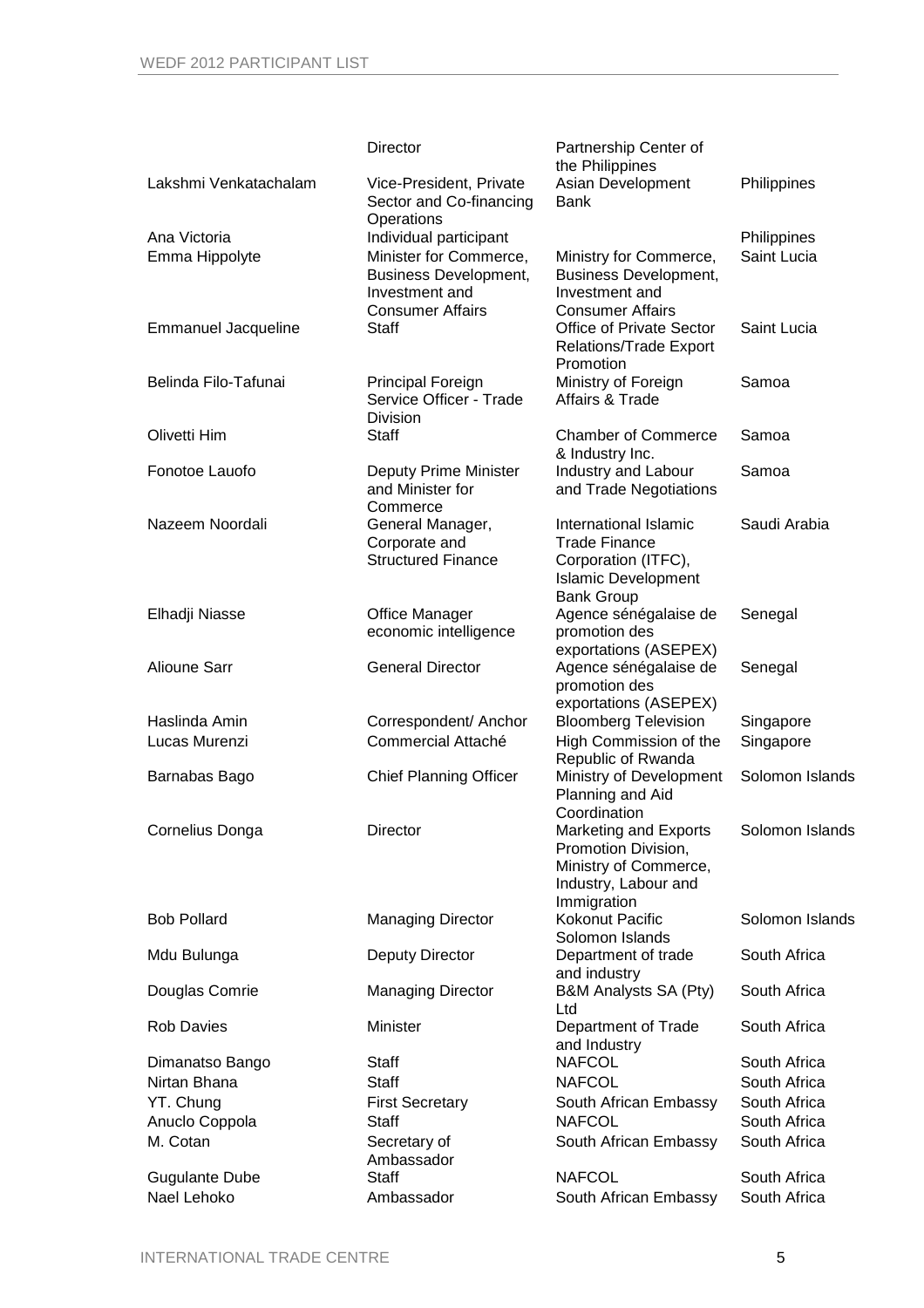| Teme Letsoela           | <b>Staff</b>                                         | <b>NAFCOL</b>                                                  | South Africa |
|-------------------------|------------------------------------------------------|----------------------------------------------------------------|--------------|
| Victor Mashabela        | Individual participant                               |                                                                | South Africa |
| Lawrence Mawnola        | <b>Staff</b>                                         | <b>NAFCOL</b>                                                  | South Africa |
| Masenela Namodike       | <b>Staff</b>                                         | <b>NAFCOL</b>                                                  | South Africa |
| Hanold Ndendeza         | <b>Staff</b>                                         | <b>NAFCOL</b>                                                  | South Africa |
| Nyobizizwe Ndlovu       | <b>Staff</b>                                         | <b>NAFCOL</b>                                                  | South Africa |
| Laurencia Nitumalo      | <b>Staff</b>                                         | <b>NAFCOL</b>                                                  | South Africa |
| <b>Moses Phahlane</b>   | <b>Staff</b>                                         | South African Embassy                                          | South Africa |
| Rapelang Rabana         | Global Head of R&D                                   | TelFree Group of<br>companies                                  | South Africa |
| Sanyosi S.              | <b>Staff</b>                                         | <b>NAFCOL</b>                                                  | South Africa |
| <b>Brian Soldaat</b>    | Deputy Director                                      | TISA                                                           | South Africa |
| Peter Vennijot          | <b>Staff</b>                                         | <b>NAFCOL</b>                                                  | South Africa |
| Ari Satria              | Commercial Attaché                                   | Indonesia Embassy                                              | South Korea  |
| Jaime Alcaide           | Commercial Attaché                                   | <b>Embassy of Spain</b>                                        | Spain        |
| Nina Damajanti          | <b>Deputy Director ITPC</b>                          | Ministry of Trade                                              | Spain        |
|                         | Barcelona                                            |                                                                |              |
| Jose Jordan             | President                                            | Spaindo                                                        | Spain        |
| <b>Gamini Peiris</b>    | <b>Chief Executive Officer</b>                       | <b>International Chamber</b><br>of Commerce (ICC) Sri<br>Lanka | Sri Lanka    |
| Janaka Ratnayake        | Chairman & Chief                                     | Sri Lanka Export                                               | Sri Lanka    |
|                         | Executive                                            | Development Board                                              |              |
| Mosab Abdelmonem        | Manager                                              | Bashari Group                                                  | Sudan        |
| Abdul Aleem             | Individual participant                               |                                                                | Sweden       |
| <b>Cederblad Peter</b>  | Individual participant                               |                                                                | Sweden       |
| Kouadio Adjoumani       | Ambassador                                           | Permanent Mission of<br>Côte d'Ivoire to the UN                | Switzerland  |
| <b>Stephen Fevrier</b>  | <b>Trade Adviser</b>                                 | Commonwealth<br>Secretariat                                    | Switzerland  |
| Eleni Gabre-Madhin      | Founder and former<br><b>Chief Executive Officer</b> | <b>Ethiopia Commodity</b><br>Exchange                          | Switzerland  |
| Iyer Harris             | <b>Staff</b>                                         | <b>World Trade</b><br>Organization                             | Switzerland  |
| Stefanie Kiang          | <b>Staff</b>                                         | <b>Embassy of Switzerland</b>                                  | Switzerland  |
| Pascal Lamy             | <b>Director General</b>                              | <b>World Trade</b>                                             | Switzerland  |
|                         |                                                      | Organization                                                   |              |
| Frida Lidwina           | Anchor                                               | Metro TV                                                       | Switzerland  |
| Nicholas Niggli         | <b>Counsellor and Deputy</b>                         | Permanent Mission of                                           | Switzerland  |
|                         | Head of the WTO<br>Division                          | Switzerland to WTO &<br><b>EFTA</b>                            |              |
| Supachai Panitchpakdi   | <b>Secretary General</b>                             | <b>United Nations</b><br>Conference on Trade                   | Switzerland  |
|                         |                                                      | and Development                                                |              |
|                         |                                                      | (UNCTAD)                                                       |              |
| André Soumah            | <b>Executive Chairman</b>                            | <b>ACE Global</b>                                              | Switzerland  |
| Heinz Walker-Nederkoorn | Ambassador                                           | <b>Embassy of Switzerland</b><br>to Indonesia and Timor        | Switzerland  |
| <b>Matthew Wilson</b>   | Counsellor, Office of the                            | Leste and ASEAN<br><b>World Trade</b>                          | Switzerland  |
|                         | Director-General                                     | Organization                                                   |              |
| Ankai Xu                | <b>Information Officer</b>                           | <b>World Trade</b><br>Organization                             | Switzerland  |
| James Zhan              | Director, Division on                                | <b>United Nations</b>                                          | Switzerland  |
|                         | Investment and                                       | Conference on Trade                                            |              |
|                         | Enterprise                                           | and Development<br>(UNCTAD)                                    |              |
| Kai Huang               | <b>Third Secretary</b>                               | Permanent Mission of                                           | Switzerland  |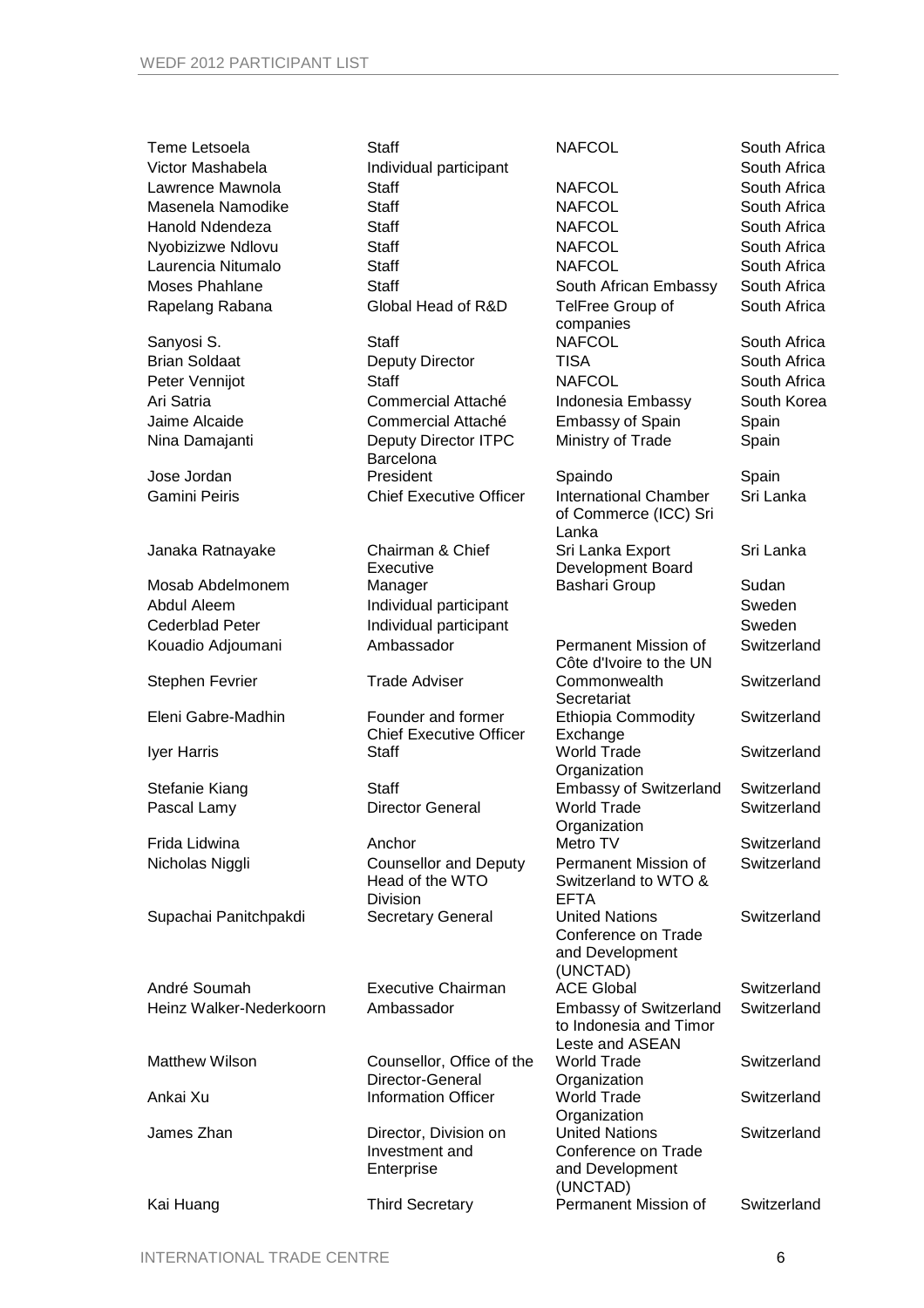|                               |                                                | China to the UN                                                                 |                                                                   |
|-------------------------------|------------------------------------------------|---------------------------------------------------------------------------------|-------------------------------------------------------------------|
| Valentine Rugwabiza           | Deputy Director-General                        | <b>World Trade</b><br>Organization                                              | Switzerland                                                       |
| Odemari Rushita               | Finance and<br>Administration                  | <b>Engineers Registration</b><br><b>Board</b>                                   | Tanzania, United<br>Republic of                                   |
| Chandra Jokowidjaja           | <b>Marketing Director</b>                      | Ponglarp Co Ltd                                                                 | Thailand                                                          |
| <b>Chainat Ukosakul</b>       | <b>Staff</b>                                   | <b>International Chamber</b><br>of Commerce (ICC)<br>Thailand                   | Thailand                                                          |
| <b>Robert Gell</b>            | <b>Staff</b>                                   | Cecil Co USA                                                                    | Thailand                                                          |
| Megain Widjaja                | <b>Chief Executive Officer</b>                 | <b>Indonesian Commodity</b><br>and Derivatives<br>Exchange (ICDX)               | Thailand                                                          |
| Zekeriya Aksam                | Ambassador                                     | Embassy of Turkey in<br>Indonesia                                               | Turkey                                                            |
| <b>Zuhal Mansfield</b>        | Chairperson                                    | Turkish-African<br>Chamber Foreign<br><b>Economic Relations</b><br>Board (DEIK) | Turkey                                                            |
| Saed Awadi                    | <b>Chief Executive Officer</b>                 | Dubai Exports-<br>Government of Dubai                                           | <b>United Arab Emirates</b>                                       |
| Heryono H.                    | <b>Staff</b>                                   | Indonesian Trade<br><b>Promotion Centre</b><br>(ITPC)                           | <b>United Arab Emirates</b>                                       |
| Michael Marien                | Individual participant                         |                                                                                 | <b>United Arab Emirates</b>                                       |
| Irfan Maulana                 | <b>Staff</b>                                   | <b>Consulate General of</b><br>Indonesia                                        | <b>United Arab Emirates</b>                                       |
| Fajar Nuradi                  | <b>Staff</b>                                   | <b>Consulate General of</b><br>Indonesia                                        | <b>United Arab Emirates</b>                                       |
| Salah Sharaf<br>Heru Sudrajat | <b>Chief Executive Officer</b><br><b>Staff</b> | <b>Sharaf Shipping Agency</b><br><b>Consulate General of</b><br>Indonesia       | United Arab Emirates<br><b>United Arab Emirates</b>               |
| Rene Awambeng                 | <b>Group Head Commodity</b><br>Finance         | Ecobank                                                                         | United Kingdom of<br><b>Great Britain and</b><br>Northern Ireland |
| Robert De Souza               | <b>Executive Director</b>                      | The Logistics Institute-<br>Asia Pacific                                        | United Kingdom of<br><b>Great Britain and</b><br>Northern Ireland |
| Mohammad Razzaque             | <b>Economic Adviser</b>                        | Commonwealth<br>Secretariat                                                     | United Kingdom of<br>Great Britain and<br>Northern Ireland        |
| Peter Allgeier                | President                                      | U.S. Coalition of<br>Services Industries<br>(CSI)                               | United States of<br>America                                       |
| Karl Fockler                  | Individual participant                         |                                                                                 | United States of<br>America                                       |
| Ni Made Marthini              | Commercial Attaché                             | Embassy of Indonesia<br>in Washington DC                                        | United States of<br>America                                       |
| John Morgan                   | Staff                                          | Hill and Knowlton                                                               | United States of<br>America                                       |
| <b>Robert Powell</b>          | President                                      | Raintree Group                                                                  | United States of<br>America                                       |
| Rahman MD.                    | <b>Chief Executive Officer</b>                 | Expopro                                                                         | United States of<br>America                                       |
| Francisco Pirez Gordillo      | Ambassador                                     | Permanent Mission of<br>Uruguay to the WTO                                      | Uruguay                                                           |
| Jacques Nioteau               | <b>President or General</b><br>Manager         | Vanuatu Chamber of<br>Commerce                                                  | Vanuatu                                                           |
| <b>Patrick Gilabert</b>       | Country                                        | <b>United Nations</b>                                                           | Viet Nam                                                          |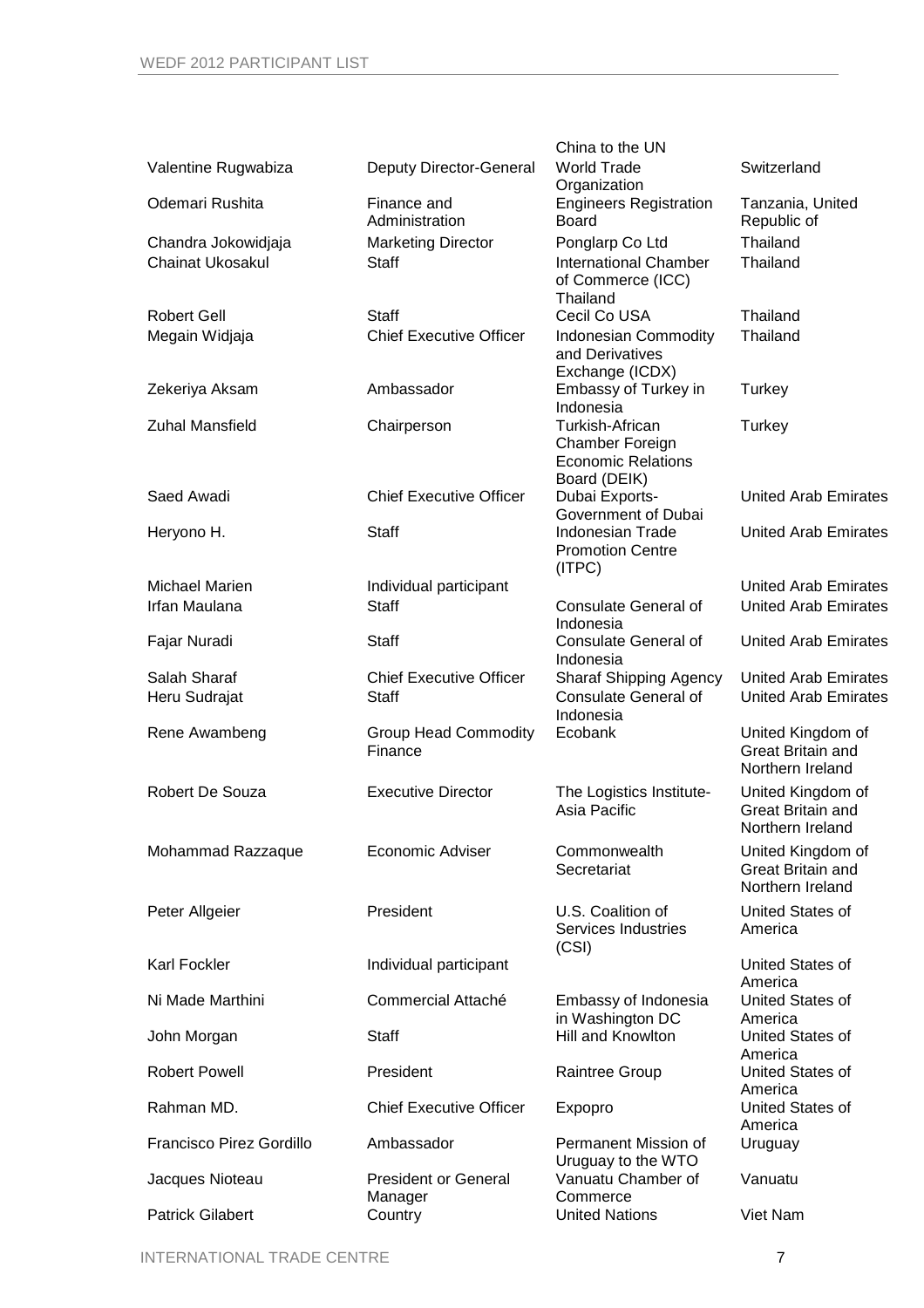|                  | Director/Representative | <b>Industrial Development</b>     |          |
|------------------|-------------------------|-----------------------------------|----------|
|                  | Viet Nam                | Organization (UNIDO)              |          |
| Hung Nguyen      | Director                | Vietnam trade<br>promotion agency | Viet Nam |
| Andrew Chipwende | Director general        | Zambia development<br>agency      | Zambia   |
| Gulam Patel      | Chairman                | Nyiombo Investments<br>Limited    | Zambia   |
| Rashida Patel    | Staff                   | Nyiombo Investments<br>Ltd        | Zambia   |
| Innocent Dzawoma | Staff                   | <b>NAFCOC</b>                     | Zimbabwe |
| Eddy Poerwana    | Ambassador              | Embassy of Indonesia              | Zimbabwe |

### **ITC Staff and Consultants**

| Anders Aeroe              | Director, Division of<br><b>Market Development</b>   | <b>International Trade</b><br>Centre | Switzerland |
|---------------------------|------------------------------------------------------|--------------------------------------|-------------|
| Rajesh Aggarwal           | Chief, Business and                                  | <b>International Trade</b>           | Switzerland |
|                           | <b>Trade Policy</b>                                  | Centre                               |             |
| Nirosha Balasubramaniam   | <b>Administrative Assistant</b>                      | <b>International Trade</b><br>Centre | Switzerland |
| <b>Constantine Bartel</b> | Acting Chief, Office for<br>Africa                   | <b>International Trade</b><br>Centre | Switzerland |
| Hanna Bucher              | <b>Associate Expert</b>                              | <b>International Trade</b><br>Centre | Switzerland |
| Luisa Cassaro             | Associate Corporate<br><b>Communications Officer</b> | <b>International Trade</b><br>Centre | Switzerland |
| Aïssatou Diallo           | Senior Officer                                       | <b>International Trade</b><br>Centre | Switzerland |
| Kofi Essuman              | Senior Adviser, Export<br>Value Chain                | <b>International Trade</b><br>Centre | Switzerland |
| <b>Torek Farhadi</b>      | <b>EnACT Speaker</b><br>Coordinator                  | <b>International Trade</b><br>Centre | Switzerland |
| Patricia Francis          | <b>Executive Director</b>                            | <b>International Trade</b><br>Centre | Switzerland |
| <b>Miklos Gaspar</b>      | Acting Chief,<br>Communication and<br>Events         | <b>International Trade</b><br>Centre | Switzerland |
| Riefqah Jappie            | Planning and Policy<br><b>Support Officer</b>        | <b>International Trade</b><br>Centre | Switzerland |
| Xuejun Jiang              | Chief, Office for Asia<br>and the Pacific            | <b>International Trade</b><br>Centre | Switzerland |
| Meg Jones                 | Senior Programme<br>Officer, Women and<br>Trade      | <b>International Trade</b><br>Centre | Switzerland |
| Martin Labbé              | Adviser, Online<br>Marketing                         | <b>International Trade</b><br>Centre | Switzerland |
| Chris Lo                  | Consultant,<br>Communications and<br>Events          | <b>International Trade</b><br>Centre | Switzerland |
| Mimouni Mimouni           | Chief, Market Analysis<br>and Research               | <b>International Trade</b><br>Centre | Switzerland |
| <b>Raimund Moser</b>      | Consultant, Office for<br>Asia and the Pacific       | International Trade<br>Centre        | Switzerland |
| Lilia Naas Hachem         | <b>NTFII Programme</b><br>Manager                    | <b>International Trade</b><br>Centre | Switzerland |
| Sibylle Neuhaus           | Consultant,<br>Communications and                    | <b>International Trade</b><br>Centre | Switzerland |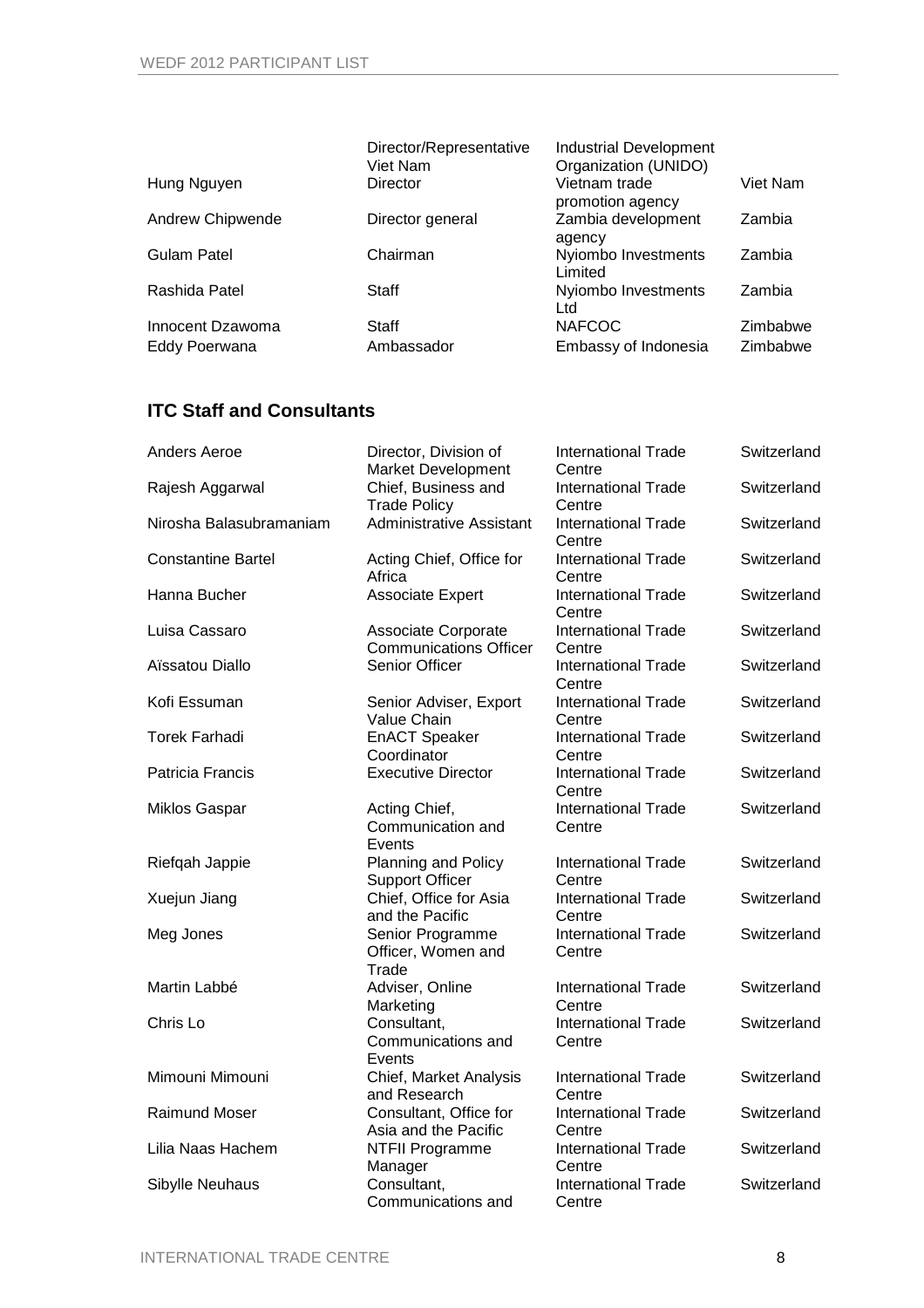|                                 | Events                                                                |                               |             |
|---------------------------------|-----------------------------------------------------------------------|-------------------------------|-------------|
| Nicholas Parsons                | <b>Event Reporter</b>                                                 | International Trade<br>Centre | Switzerland |
| Jean-Marie Paugam               | Deputy Executive<br><b>Director</b>                                   | International Trade<br>Centre | Switzerland |
| <b>Cory Porter</b>              | Media Consultant                                                      | International Trade<br>Centre | Switzerland |
| Aïcha Pouye                     | Director, Division of<br>Business and<br><b>Institutional Support</b> | International Trade<br>Centre | Switzerland |
| José Prunello                   | Senior Adviser, TPO<br>Assessment and<br>Benchmarking Speaker         | International Trade<br>Centre | Switzerland |
| Marie-Therese Renault<br>Horvat | Assistant                                                             | International Trade<br>Centre | Switzerland |
| <b>Robert Skidmore</b>          | Chief, Sector<br>Competitiveness                                      | International Trade<br>Centre | Switzerland |
| Friedrich von Kirchbach         | Director, Division of<br><b>Country Programmes</b>                    | International Trade<br>Centre | Switzerland |

## **Ministry of Trade of the Republic of Indonesia Staff (Host country)**

| Ricky Abrianda         | <b>Staff</b>                                                                  | Ministry of Trade | Indonesia |
|------------------------|-------------------------------------------------------------------------------|-------------------|-----------|
| Yamanah AC.            | Inspektur IV Kemendag                                                         | Ministry of Trade | Indonesia |
| Irman Adi              | <b>Staff</b>                                                                  | Ministry of Trade | Indonesia |
| Frida Adiati           | <b>Staff</b>                                                                  | Ministry of Trade | Indonesia |
| Gatot Prasetyo Adjie   | Direktur Kerjasama<br>Pengembangan Ekspor                                     | Ministry of Trade | Indonesia |
| Linda Agustin          | <b>Staff</b>                                                                  | Ministry of Trade | Indonesia |
| Ahmad Ahmad            | <b>Staff</b>                                                                  | Ministry of Trade | Indonesia |
| Alfitri Alfitri        | <b>Staff</b>                                                                  | Ministry of Trade | Indonesia |
| Aliah Ali              | <b>Staff</b>                                                                  | Ministry of Trade | Indonesia |
| Daniel Anderspindene   | Attaché                                                                       | Ministry of Trade | Indonesia |
| Angge Andryani         | <b>Assistant Deputy</b><br>Director for Chemical<br>Products                  | Ministry of Trade | Indonesia |
| Wieke Anggarini        | Entrepreneur                                                                  | Ministry of Trade | Indonesia |
| Yanie Anggraini        | <b>Staff</b>                                                                  | Ministry of Trade | Indonesia |
| Ratih Anggun           | <b>Staff</b>                                                                  | Ministry of Trade | Indonesia |
| Abi Antono             | <b>Staff</b>                                                                  | Ministry of Trade | Indonesia |
| Herna Aprianti         | Staff                                                                         | Ministry of Trade | Indonesia |
| Salaha Aritonang       | Kasubdit Amerika &<br>Eropa pd Direktorat<br>Kerjasama<br>Pengembangan Ekspor | Ministry of Trade | Indonesia |
| Asfiranti Asfiranti    | Staff                                                                         | Ministry of Trade | Indonesia |
| M. Astani              | <b>Staff</b>                                                                  | Ministry of Trade | Indonesia |
| Anugrah Avianty        | Staff                                                                         | Ministry of Trade | Indonesia |
| <b>Bahtiar Bahtiar</b> | <b>Staff</b>                                                                  | Ministry of Trade | Indonesia |
| Indra Bayu             | <b>Staff</b>                                                                  | Ministry of Trade | Indonesia |
| Bayu Krisnamurthi      | Vice Minister of Trade                                                        | Ministry of Trade | Indonesia |
| Bayukrisna Bayukrisna  | <b>Staff</b>                                                                  | Ministry of Trade | Indonesia |
| Robert Bintaryo        | <b>Staff</b>                                                                  | Ministry of Trade | Indonesia |
| Diansyah Boris         | <b>Staff</b>                                                                  | Ministry of Trade | Indonesia |
| <b>Bachrul Chairi</b>  | <b>Head for Trade Policy</b><br>Analysis and                                  | Ministry of Trade | Indonesia |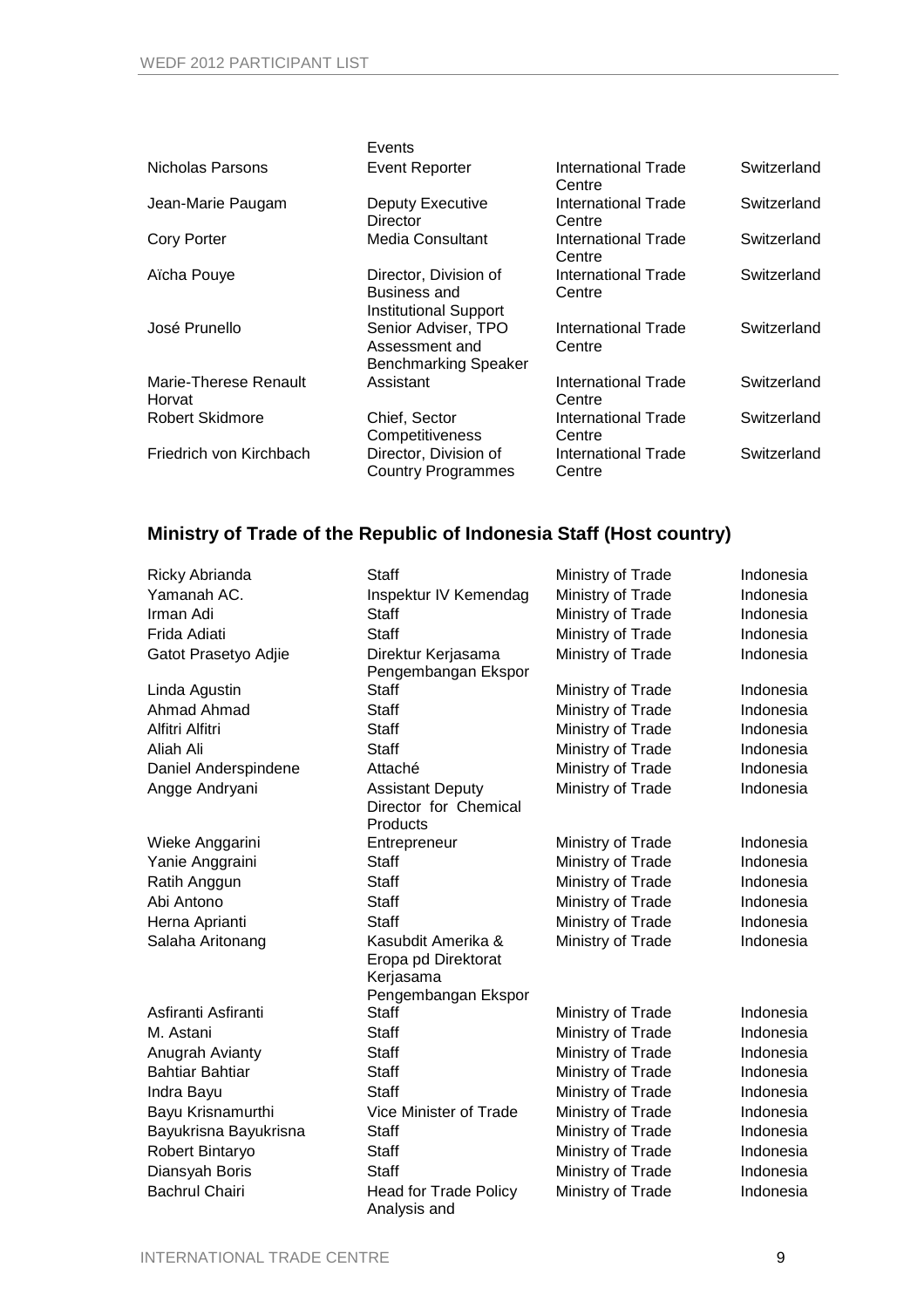### Development Agency

| <b>Chusnul Chotimah</b><br>Dadang Dadang | Staff<br><b>Staff</b>                                                                                                                    | Ministry of Trade<br>Ministry of Trade | Indonesia<br>Indonesia |
|------------------------------------------|------------------------------------------------------------------------------------------------------------------------------------------|----------------------------------------|------------------------|
| Chandrini Dewi                           | <b>Staff</b>                                                                                                                             | Ministry of Trade                      | Indonesia              |
| Relinda Dharma                           | <b>Staff</b>                                                                                                                             | Ministry of Trade                      | Indonesia              |
| Widharma Dipodiputro                     | <b>Expert Assistant to the</b><br>Minister of Trade for<br>Foreign Trade Policy<br>and Economic Exclusive<br>for Regional<br>Development | Ministry of Trade                      | Indonesia              |
| Sopir Dirjen                             | <b>Staff</b>                                                                                                                             | Ministry of Trade                      | Indonesia              |
| A. Djafar                                | <b>Staff</b>                                                                                                                             | Ministry of Trade                      | Indonesia              |
| Ida Dwiyanti                             | <b>Staff</b>                                                                                                                             | Ministry of Trade                      | Indonesia              |
| Sutriono Edi                             | Head of Center for<br><b>Trade Policy</b><br>Harmonization                                                                               | Ministry of Trade                      | Indonesia              |
| Dody Edward                              | Direktur Pengembangan<br>produk Ekspor &<br>Ekonomi Kreatif                                                                              | Ministry of Trade                      | Indonesia              |
| Sigit Eko                                | <b>Staff</b>                                                                                                                             | Ministry of Trade                      | Indonesia              |
| <b>Arief Fadillah</b>                    | Head of Planning<br><b>Bureau</b>                                                                                                        | Ministry of Trade                      | Indonesia              |
| Irma Fajarwani                           | <b>Staff</b>                                                                                                                             | Ministry of Trade                      | Indonesia              |
| Faraiditto                               | <b>Staff</b>                                                                                                                             | Ministry of Trade                      | Indonesia              |
| Fitrinurasia                             | <b>Staff</b>                                                                                                                             | Ministry of Trade                      | Indonesia              |
| Guntur                                   | <b>Staff</b>                                                                                                                             | Ministry of Trade                      | Indonesia              |
| Bustami Gusmardi                         | Director General of<br><b>International Trade</b><br>Cooperation                                                                         | Ministry of Trade                      | Indonesia              |
| Henny Hadiparmono                        | Instructor (Widyaiswara)                                                                                                                 | Ministry of Trade                      | Indonesia              |
| <b>Rahdian Hafiz</b>                     | <b>Staff</b>                                                                                                                             | Ministry of Trade                      | Indonesia              |
| Nur santi Handayani                      | <b>Civil Servant</b>                                                                                                                     | Ministry of Trade                      | Indonesia              |
| Robbie Handoko                           | <b>Staff</b>                                                                                                                             | Ministry of Trade                      | Indonesia              |
| <b>Budi Hartmoko</b>                     | <b>Staff</b>                                                                                                                             | Ministry of Trade                      | Indonesia              |
| Astrid Haryati                           | Special Staff to the<br>Minister for Public Policy                                                                                       | Ministry of Trade                      | Indonesia              |
| Dede Hasanah                             | Kasie Pemerintah pd<br>Direktorat Kerjasama<br>Pengembangan Ekspor                                                                       | Ministry of Trade                      | Indonesia              |
| Hasanuddin                               | <b>Staff</b>                                                                                                                             | Ministry of Trade                      | Indonesia              |
| Hamidi Hasyim                            | <b>Staff</b>                                                                                                                             | Ministry of Trade                      | Indonesia              |
| <b>Adhar Hazairin</b>                    | Kasubdit Asia Pasifik<br>dan Afrika pd Direktorat<br>Kerjasama<br>Pengembangan Ekspor                                                    | Ministry of Trade                      | Indonesia              |
| Bambang Hendiswara                       | Government official                                                                                                                      | Ministry of trade                      | Indonesia              |
| Jonathan Hendro                          | <b>Staff</b>                                                                                                                             | Ministry of Trade                      | Indonesia              |
| Heri Heri                                | <b>Staff</b>                                                                                                                             | Ministry of Trade                      | Indonesia              |
| Endang Heriyanti                         | <b>Staff</b>                                                                                                                             | Ministry of Trade                      | Indonesia              |
| Herliza                                  | <b>Staff</b>                                                                                                                             | Ministry of Trade                      | Indonesia              |
| Herman                                   | <b>Staff</b>                                                                                                                             | Ministry of Trade                      | Indonesia              |
| Tato Hidayawan                           | <b>Staff</b>                                                                                                                             | Ministry of Trade                      | Indonesia              |
| Husin                                    | <b>Staff</b>                                                                                                                             | Ministry of Trade                      | Indonesia              |
| Rina I.                                  | <b>Staff</b>                                                                                                                             | Ministry of Trade                      | Indonesia              |
| M. Ikbal                                 | <b>Staff</b>                                                                                                                             | Ministry of Trade                      | Indonesia              |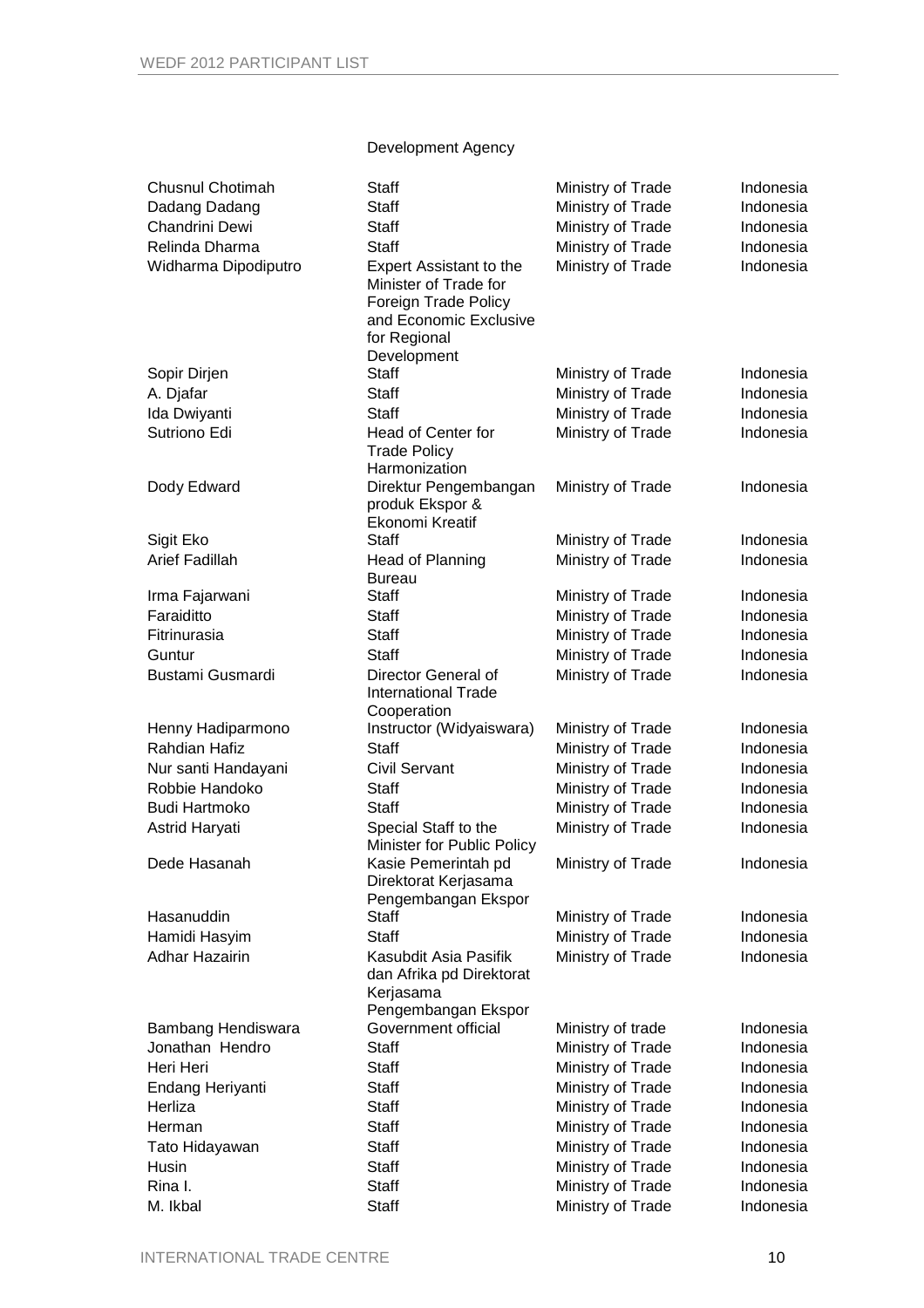| Yunita Inggriyani          | <b>Staff</b>                                 | Ministry of Trade | Indonesia |
|----------------------------|----------------------------------------------|-------------------|-----------|
| Irawan                     | <b>Staff</b>                                 | Ministry of Trade | Indonesia |
| Rosni Irawati              | <b>Staff</b>                                 | Ministry of Trade | Indonesia |
| Irma Irma                  | <b>Staff</b>                                 | Ministry of Trade | Indonesia |
| Sugeng Iskandar            | <b>Staff</b>                                 | Ministry of Trade | Indonesia |
| Isventina                  | <b>Staff</b>                                 | Ministry of Trade | Indonesia |
| Ahmad Jafar                | <b>Staff</b>                                 | Ministry of Trade | Indonesia |
| Juliana                    | <b>Staff</b>                                 | Ministry of Trade | Indonesia |
| Junianto                   | <b>Staff</b>                                 | Ministry of Trade | Indonesia |
| Frank Kandou               | Kepala Pusat Hubungan                        | Ministry of Trade | Indonesia |
|                            | Masyarakat                                   |                   |           |
| Sri Kapti                  | <b>Staff</b>                                 | Ministry of Trade | Indonesia |
| Umi Karomah                | <b>Staff</b>                                 | Ministry of Trade | Indonesia |
| Prima Krisna               | <b>Staff</b>                                 | Ministry of Trade | Indonesia |
| Yonathan Kriswidyanto      | <b>Staff</b>                                 | Ministry of Trade | Indonesia |
| Rudi Kurniadi              | <b>Staff</b>                                 | Ministry of Trade | Indonesia |
| Ramiaji Kusumawardhana     | Foreign Trade Policy<br>Analyst              | Ministry of Trade | Indonesia |
| Rika Kusumawati            | <b>Staff</b>                                 | Ministry of Trade | Indonesia |
| Lasminingsih               | <b>Staff</b>                                 | Ministry of Trade | Indonesia |
| Rio Latuconsina            | <b>Staff</b>                                 | Ministry of Trade | Indonesia |
| <b>Thamrin Latuconsina</b> | <b>Staff</b>                                 | Ministry of Trade | Indonesia |
| Muhammad Lutfi             | <b>Staff</b>                                 | Ministry of Trade | Indonesia |
| Candra M.                  | <b>Staff</b>                                 | Ministry of Trade | Indonesia |
| Suci Mahanani              | <b>Assistant Deputy</b><br>Director          | Ministry of Trade | Indonesia |
| Didiet Maharani            | <b>Staff</b>                                 | Ministry of Trade | Indonesia |
| Prahastuti Maharani        | <b>Staff</b>                                 | Ministry of Trade | Indonesia |
| Rozano Mahayuniar          | Staff                                        | Ministry of Trade | Indonesia |
| Dwi Mardiyanto             | <b>Staff</b>                                 | Ministry of Trade | Indonesia |
| Irfan Maulana              | <b>Staff</b>                                 | Ministry of Trade | Indonesia |
| <b>Rizky Meiramsul</b>     | <b>Staff</b>                                 | Ministry of Trade | Indonesia |
| Mulyansari Mulyansari      | <b>Staff</b>                                 | Ministry of Trade | Indonesia |
| Firman Muntaco             | Kase Non Pemerintah                          | Ministry of Trade | Indonesia |
|                            | pd Direktorat Kerjasama                      |                   |           |
| Nancy Natalia              | Pembangunan Ekspor<br>Special Staff to the   | Ministry of Trade | Indonesia |
|                            | Minister of Trade for                        |                   |           |
|                            | Mass Media                                   |                   |           |
| Heri Nugroho               | <b>Staff</b>                                 | Ministry of Trade | Indonesia |
| Nurhasmawati               | <b>Staff</b>                                 | Ministry of Trade | Indonesia |
| Bayu Palindra              | <b>Staff</b>                                 | Ministry of Trade | Indonesia |
| Astri Permatasari          | <b>Staff</b>                                 | Ministry of Trade | Indonesia |
| Vivi Ponto                 | Section head                                 | Ministry of Trade | Indonesia |
| Iwan Prabowo               | <b>Staff</b>                                 | Ministry of Trade | Indonesia |
| Pradnyawati                | Direktur Pengembangan<br>Promosi & Citra     | Ministry of Trade | Indonesia |
| Eros Pratama               | <b>Staff</b>                                 | Ministry of Trade | Indonesia |
| Hari Prawoko               | Kepala Balai Besar<br>Pendidikan & Pelatihan | Ministry of Trade | Indonesia |
|                            | Ekspor<br><b>Staff</b>                       |                   | Indonesia |
| Pujianto Pujianto          |                                              | Ministry of Trade |           |
| Fajarini Puntodewi         | Trade Attaché                                | Ministry of Trade | Indonesia |
| Octa Purnama               | <b>Staff</b>                                 | Ministry of Trade | Indonesia |
| M. Rahmaturrahim           | <b>Staff</b>                                 | Ministry of Trade | Indonesia |
| Banny Ramadhani            | <b>Staff</b>                                 | Ministry of Trade | Indonesia |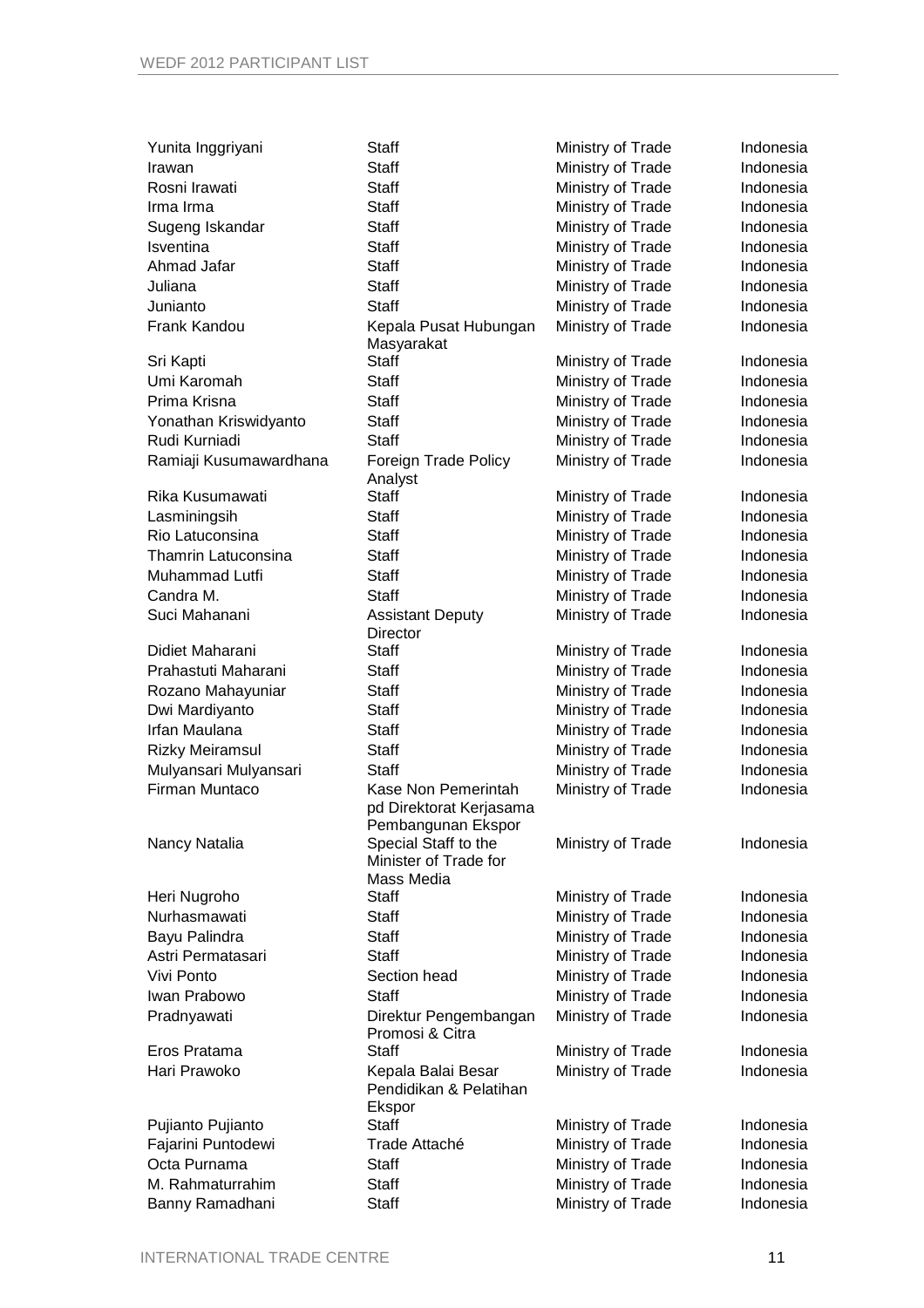| Ramadona Ramadona              | <b>Staff</b>                        | Ministry of Trade                      | Indonesia |
|--------------------------------|-------------------------------------|----------------------------------------|-----------|
| Leedy Rantung                  | <b>Staff</b>                        | Ministry of Trade                      | Indonesia |
| Lina Rant'y                    | <b>Staff</b>                        | Ministry of Trade                      | Indonesia |
| <b>Faisal Reza</b>             | <b>Staff</b>                        | Ministry of Trade                      | Indonesia |
| Arief RH.                      | <b>Staff</b>                        | Ministry of Trade                      | Indonesia |
| Azman Ridha                    | Section Head for                    | Ministry of Trade                      | Indonesia |
|                                | <b>Central and South</b>            |                                        |           |
|                                | America Affairs                     |                                        |           |
| Azman Ridho                    | Staff                               | Ministry of Trade                      | Indonesia |
| Bayu Risna                     | <b>Staff</b>                        | Ministry of Trade                      | Indonesia |
| Bambang Riyadi                 | <b>Staff</b>                        | Ministry of Trade                      | Indonesia |
| Eni Rosemery                   | <b>Staff</b>                        | Ministry of Trade                      | Indonesia |
| Bergsantyo Rousstia            | <b>Staff</b>                        | Ministry of Trade                      | Indonesia |
| Resha S.                       | <b>Staff</b>                        | Ministry of Trade                      | Indonesia |
| Deddy Saleh                    | Director General of                 | Ministry of Trade                      | Indonesia |
|                                | Foreign Trade                       |                                        |           |
| <b>Ruth Samaria</b>            | <b>Staff</b>                        | Ministry of Trade                      | Indonesia |
| <b>Budi Santoso</b>            | <b>Staff</b>                        | Ministry of Trade                      | Indonesia |
| Satria Saputra                 | <b>Staff</b>                        | Ministry of Trade                      | Indonesia |
| Riana Sari                     | <b>Staff</b>                        | Ministry of Trade                      | Indonesia |
| Heri Sasongko                  | <b>Staff</b>                        | Ministry of Trade                      | Indonesia |
| Radu Sembiring                 | Sek.Dirjen                          | Ministry of Trade                      | Indonesia |
|                                | Pengembangan Ekspor                 |                                        |           |
|                                | Nasional                            |                                        |           |
| R. Septiayu                    | Staff                               | Ministry of Trade                      | Indonesia |
| Santi Setiastuti               | <b>Staff</b>                        | Ministry of Trade                      | Indonesia |
| Irma Sianipar                  | <b>Staff</b>                        | Ministry of Trade                      | Indonesia |
| T. Januar Silang               | Kasie Afrika & Timur                | Ministry of Trade                      | Indonesia |
|                                | <b>Tengah Direktorat</b>            |                                        |           |
|                                | Kerjasama                           |                                        |           |
| <b>Iska Sinurat</b>            | Pengembangan Ekspor<br><b>Staff</b> | Ministry of Trade                      | Indonesia |
| <b>Syamsul Siregar</b>         | <b>Staff</b>                        | Ministry of Trade                      | Indonesia |
| Radix Siswopurwono             | <b>Staff</b>                        | Ministry of Trade                      | Indonesia |
| Herry Soetanto                 | Government Official                 | Ministry of Trade                      | Indonesia |
| Erwin Sofyan                   | <b>Staff</b>                        | Ministry of Trade                      | Indonesia |
| Subarkah Subarkah              | <b>Staff</b>                        | Ministry of Trade                      | Indonesia |
|                                | <b>Staff</b>                        |                                        | Indonesia |
| Sudaryo                        | <b>Staff</b>                        | Ministry of Trade<br>Ministry of Trade | Indonesia |
| R. Sudiyatmoko<br>Andi Sugiono | <b>Staff</b>                        | Ministry of Trade                      | Indonesia |
|                                |                                     |                                        |           |
| Sulistyawati                   | Kasubdit Kerjasama<br>Antar Lembaga | Ministry of Trade                      | Indonesia |
|                                | Direktorat Kerjasama                |                                        |           |
|                                | Pengembangan Ekspor                 |                                        |           |
| Cucu Sumarni                   | <b>Staff</b>                        | Ministry of Trade                      | Indonesia |
| <b>Titi Supiati</b>            | <b>Staff</b>                        | Ministry of Trade                      | Indonesia |
| <b>Atih Supriatih</b>          | <b>Staff</b>                        | Ministry of Trade                      | Indonesia |
| Karyanto Suprih                | Kepala Biro Umum                    | Ministry of Trade                      | Indonesia |
| Yaya Supriyadi                 | Kabag. Kepegawaian                  | Ministry of Trade                      | Indonesia |
|                                | dan Umum pd                         |                                        |           |
|                                | Sekretariat Dirjen                  |                                        |           |
|                                | Pengembangan Ekspor                 |                                        |           |
|                                | Nasional                            |                                        |           |
| Mudo Supriyanto                | Staff                               | Ministry of Trade                      | Indonesia |
| Naida Susantary                | Staff                               | Ministry of Trade                      | Indonesia |
| Sutrisno Sutrisno              | <b>Staff</b>                        | Ministry of Trade                      | Indonesia |
| Sutyaningsih                   | <b>Staff</b>                        | Ministry of Trade                      | Indonesia |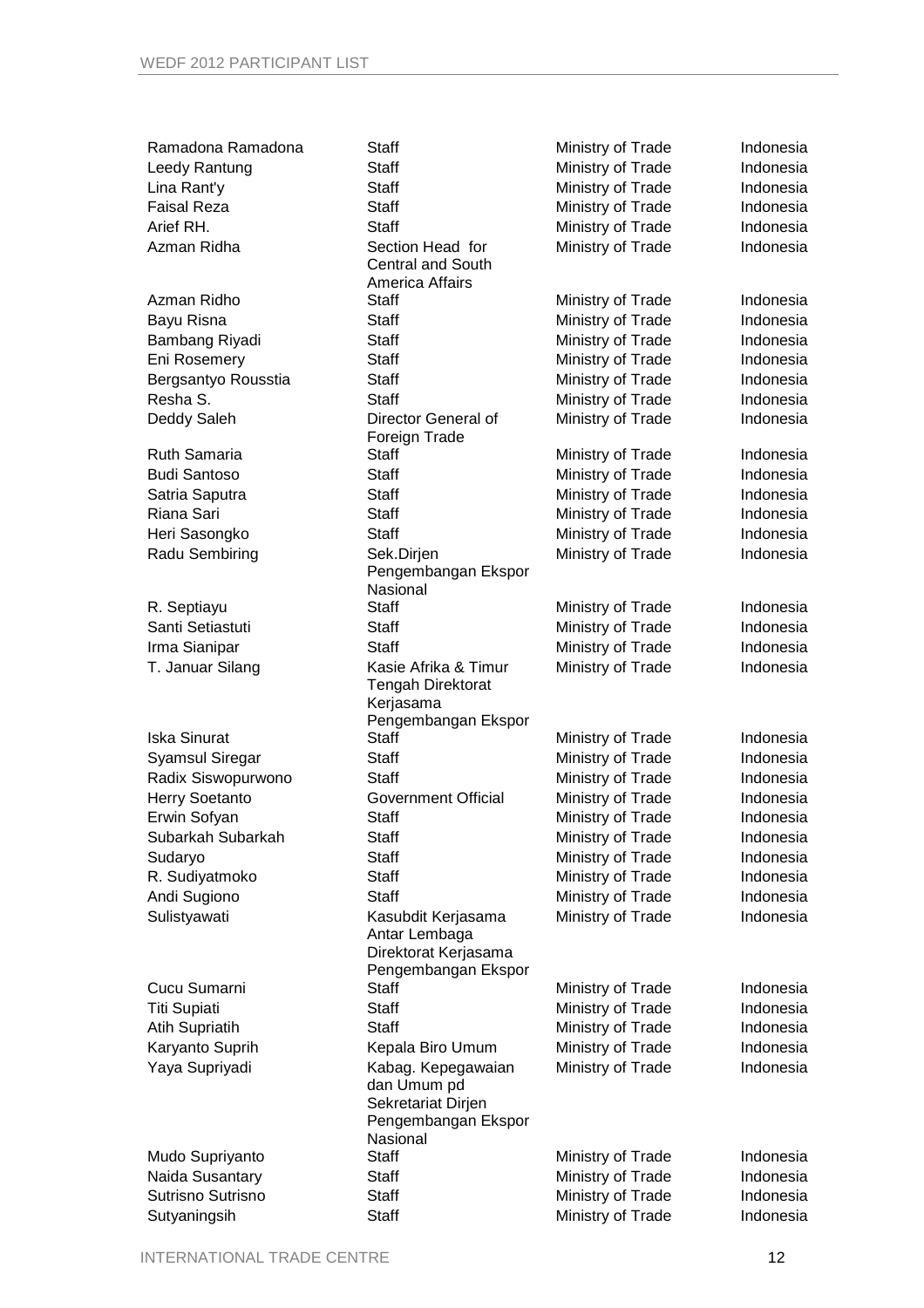| Suwarni              | <b>Staff</b>              | Ministry of Trade | Indonesia |
|----------------------|---------------------------|-------------------|-----------|
| Suyono               | <b>Staff</b>              | Ministry of Trade | Indonesia |
| Jully Tambunan       | Kasubdit Eropa,           | Ministry of Trade | Indonesia |
|                      | Direktorat Kerjasama      |                   |           |
| Husni Thamrin        | <b>Staff</b>              | Ministry of Trade | Indonesia |
| S. Tobing            | Staff                     | Ministry of Trade | Indonesia |
| Malikulkusno Utomo   | Special Staff to the      | Ministry of Trade | Indonesia |
|                      | Minister for Legal and    |                   |           |
|                      | <b>Regulatory Affairs</b> |                   |           |
| Venty Valentina      | <b>Staff</b>              | Ministry of Trade | Indonesia |
| Bayu Vasmani         | <b>Staff</b>              | Ministry of Trade | Indonesia |
| Wieke Veronica       | <b>Staff</b>              | Ministry of Trade | Indonesia |
| A. Virza             | <b>Staff</b>              | Ministry of Trade | Indonesia |
| Dwi W.               | <b>Staff</b>              | Ministry of Trade | Indonesia |
| Sri Wahyuni          | Staff                     | Ministry of Trade | Indonesia |
| Indrasari Wardhana   | Direktur Pengembangan     | Ministry of Trade | Indonesia |
|                      | Pasar & Informasi         |                   |           |
|                      | Ekspor                    |                   |           |
| Sri Warnaningsih     | <b>Staff</b>              | Ministry of Trade | Indonesia |
| Wasiyanto            | <b>Staff</b>              | Ministry of Trade | Indonesia |
| Djunari Waskito      | <b>Staff</b>              | Ministry of Trade | Indonesia |
| <b>Yudho Waskito</b> | Staff                     | Ministry of Trade | Indonesia |
| Adi Wibowo           | <b>Staff</b>              | Ministry of Trade | Indonesia |
| Eka Widanty          | <b>Staff</b>              | Ministry of Trade | Indonesia |
| Gita Wirjawan        | Minister of Trade         | Ministry of Trade | Indonesia |
| Yanto Yanto          | <b>Staff</b>              | Ministry of Trade | Indonesia |
| Yasman Yasman        | <b>Staff</b>              | Ministry of Trade | Indonesia |
| Yusmaliana           | <b>Staff</b>              | Ministry of Trade | Indonesia |
| Zulfikar Z.          | <b>Staff</b>              | Ministry of Trade | Indonesia |
| Simon Zelotes        | Kabag. Hukum dan          | Ministry of Trade | Indonesia |
|                      | Pelaporan pada            |                   |           |
|                      | Sekretariat Dirjen        |                   |           |
|                      | Pengembangan Ekspor       |                   |           |

## **Indonesian Participants**

| Raina Abednego      | Individual participant |                                                                          | Indonesia |
|---------------------|------------------------|--------------------------------------------------------------------------|-----------|
| Yamanah AC.         | Individual participant |                                                                          | Indonesia |
| Eka Achdiatna       | Individual participant |                                                                          | Indonesia |
| Hidayatina Achsanah | Staff                  | Pelni                                                                    | Indonesia |
| Arief Adang         | Individual participant |                                                                          | Indonesia |
| Irwan Adiputra      | Individual participant |                                                                          | Indonesia |
| R. Adiseputra,      | Individual participant |                                                                          | Indonesia |
| Astari Adityawati   | Staff                  | Australia Indonesia<br>Partnership for<br>Economic Governance<br>(AIPEG) | Indonesia |
| Juan Adoe           | Director               | PT. Bina Mentari<br>Tunggal                                              | Indonesia |
| Akira Afif          | Individual participant |                                                                          | Indonesia |
| Suzzane Agustin     | Individual participant |                                                                          | Indonesia |
| Srie Agustina       | Individual participant |                                                                          | Indonesia |
| Harini Agustina     | Staff                  | Masyarakat Logistik dan<br>Rantai Pasok Indonesia                        | Indonesia |

Nasional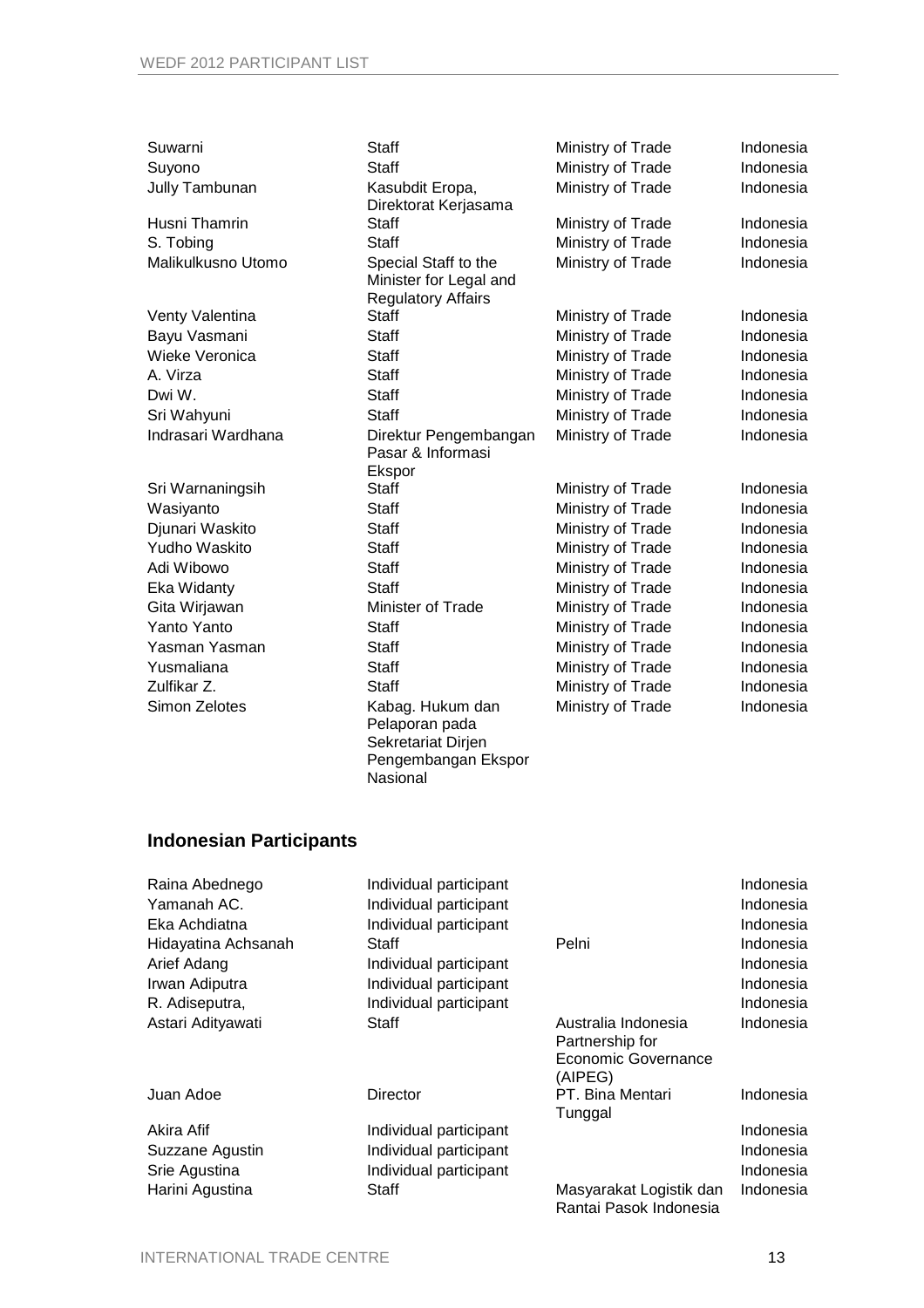| Syaiful Ahmar<br>Josep Ali<br>Al Masyhur Ali<br>Rusmin Amin<br>Rian Amri<br>Olvy Andrianita<br>Luis Angel | Individual participant<br><b>Export Manager</b><br><b>Staff</b><br>Individual participant<br>Individual participant<br>Individual participant<br>Individual participant | <b>PT Orbitaldis</b><br>Sage Police Group                                                     | Indonesia<br>Indonesia<br>Indonesia<br>Indonesia<br>Indonesia<br>Indonesia<br>Indonesia |
|-----------------------------------------------------------------------------------------------------------|-------------------------------------------------------------------------------------------------------------------------------------------------------------------------|-----------------------------------------------------------------------------------------------|-----------------------------------------------------------------------------------------|
| Veri Anggrijono                                                                                           | Individual participant                                                                                                                                                  |                                                                                               | Indonesia                                                                               |
| Fahmi Anwar                                                                                               | <b>BDO</b>                                                                                                                                                              | <b>SHE</b>                                                                                    | Indonesia                                                                               |
| Desi Anwar                                                                                                | News presenter                                                                                                                                                          | Metro TV                                                                                      | Indonesia                                                                               |
| Rully Apriani                                                                                             | Individual participant                                                                                                                                                  |                                                                                               | Indonesia                                                                               |
| Riza Arfani                                                                                               | <b>Executive Secretary</b>                                                                                                                                              | <b>Center for World Trade</b><br><b>Studies Universitas</b><br>Gadjah Mada                    | Indonesia                                                                               |
| Alma Argayoso                                                                                             | Commercial Attaché                                                                                                                                                      | PTIC-Jakarta, Embassy<br>of the Philippines                                                   | Indonesia                                                                               |
| <b>Mohamad Aribowo</b>                                                                                    | <b>Bankers</b>                                                                                                                                                          | PT. Bank Mandiri<br>(Persero), Tbk                                                            | Indonesia                                                                               |
| Saut Aritonang                                                                                            | <b>Director</b>                                                                                                                                                         | PT. Merlasakti Abadi                                                                          | Indonesia                                                                               |
| Franziska Arnold                                                                                          | <b>Staff</b>                                                                                                                                                            | Delegation of the<br>European Union to<br>Indonesia, Brunei<br>Darussalam and<br><b>ASEAN</b> | Indonesia                                                                               |
| Hanny Arshita                                                                                             | Individual participant                                                                                                                                                  |                                                                                               | Indonesia                                                                               |
| Ikhwan Ashadi                                                                                             | Staff                                                                                                                                                                   | PT. Berkat Panduan<br>Hikam                                                                   | Indonesia                                                                               |
| Asep Asmara                                                                                               | Individual participant                                                                                                                                                  |                                                                                               | Indonesia                                                                               |
| <b>Halilintar Asmid</b>                                                                                   | Senior Advisor                                                                                                                                                          | Indomedia Group                                                                               | Indonesia                                                                               |
| Muhammad Asrofi                                                                                           | Staff                                                                                                                                                                   | Salva Resources                                                                               | Indonesia                                                                               |
| Yohana Astri                                                                                              | Individual participant                                                                                                                                                  |                                                                                               | Indonesia                                                                               |
| Olivia Ayu                                                                                                | <b>Business Development</b>                                                                                                                                             | PT. Dahrin Asjeta Cipta                                                                       | Indonesia                                                                               |
| Kahfi Aza                                                                                                 | Individual participant                                                                                                                                                  |                                                                                               | Indonesia                                                                               |
| Sriana Azis                                                                                               | <b>Staff</b>                                                                                                                                                            | Sriana Milliherb                                                                              | Indonesia                                                                               |
| M. Fuad Az-Zikri                                                                                          | Individual participant                                                                                                                                                  |                                                                                               | Indonesia                                                                               |
| M Syahran B.                                                                                              | Individual participant                                                                                                                                                  |                                                                                               | Indonesia                                                                               |
| Yusuf Baginda                                                                                             | Staff                                                                                                                                                                   | Golden Institute                                                                              | Indonesia                                                                               |
| Achmad Baiquni<br>Anindya Bakrie                                                                          | Director of Finance                                                                                                                                                     | Bank Rakyat Indonesia                                                                         | Indonesia<br>Indonesia                                                                  |
| Derom Bangun                                                                                              | Individual participant<br>Vice Chairman                                                                                                                                 | Indonesian Palm Oil<br>Board (IPOB)                                                           | Indonesia                                                                               |
| <b>Banindro Banindro</b>                                                                                  | Individual participant                                                                                                                                                  |                                                                                               | Indonesia                                                                               |
| Mohamad Basri                                                                                             | Chairman                                                                                                                                                                | Investment<br><b>Coordinating Board</b>                                                       | Indonesia                                                                               |
| Faiz Basyarahil                                                                                           | <b>VP Marketing</b>                                                                                                                                                     | PT. Tri Setia Jaya                                                                            | Indonesia                                                                               |
| Jimmy Bella                                                                                               | Individual participant                                                                                                                                                  |                                                                                               | Indonesia                                                                               |
| Anita Bernardus                                                                                           | Individual participant                                                                                                                                                  |                                                                                               | Indonesia                                                                               |
| Berta Berta                                                                                               | Individual participant                                                                                                                                                  |                                                                                               | Indonesia                                                                               |
| <b>Tyler Biggs</b>                                                                                        | <b>Staff</b>                                                                                                                                                            | <b>USAID - SEADI Project</b>                                                                  | Indonesia                                                                               |
| Adi Bowo                                                                                                  | Individual participant                                                                                                                                                  |                                                                                               | Indonesia                                                                               |
| <b>Tulus Budhianto</b>                                                                                    | Individual participant                                                                                                                                                  |                                                                                               | Indonesia                                                                               |
| Dody Budhiwaskito                                                                                         | <b>Country Manager</b>                                                                                                                                                  | Labtech International<br>Ltd                                                                  | Indonesia                                                                               |
| Adrianus Buniardi                                                                                         | <b>Global Business</b><br>Manager                                                                                                                                       | PT Nutrifood Indonesia                                                                        | Indonesia                                                                               |
| Agus Burhan                                                                                               | <b>Government Officer</b>                                                                                                                                               | Dinas Perindustrian<br>Perdagangan Koperasi                                                   | Indonesia                                                                               |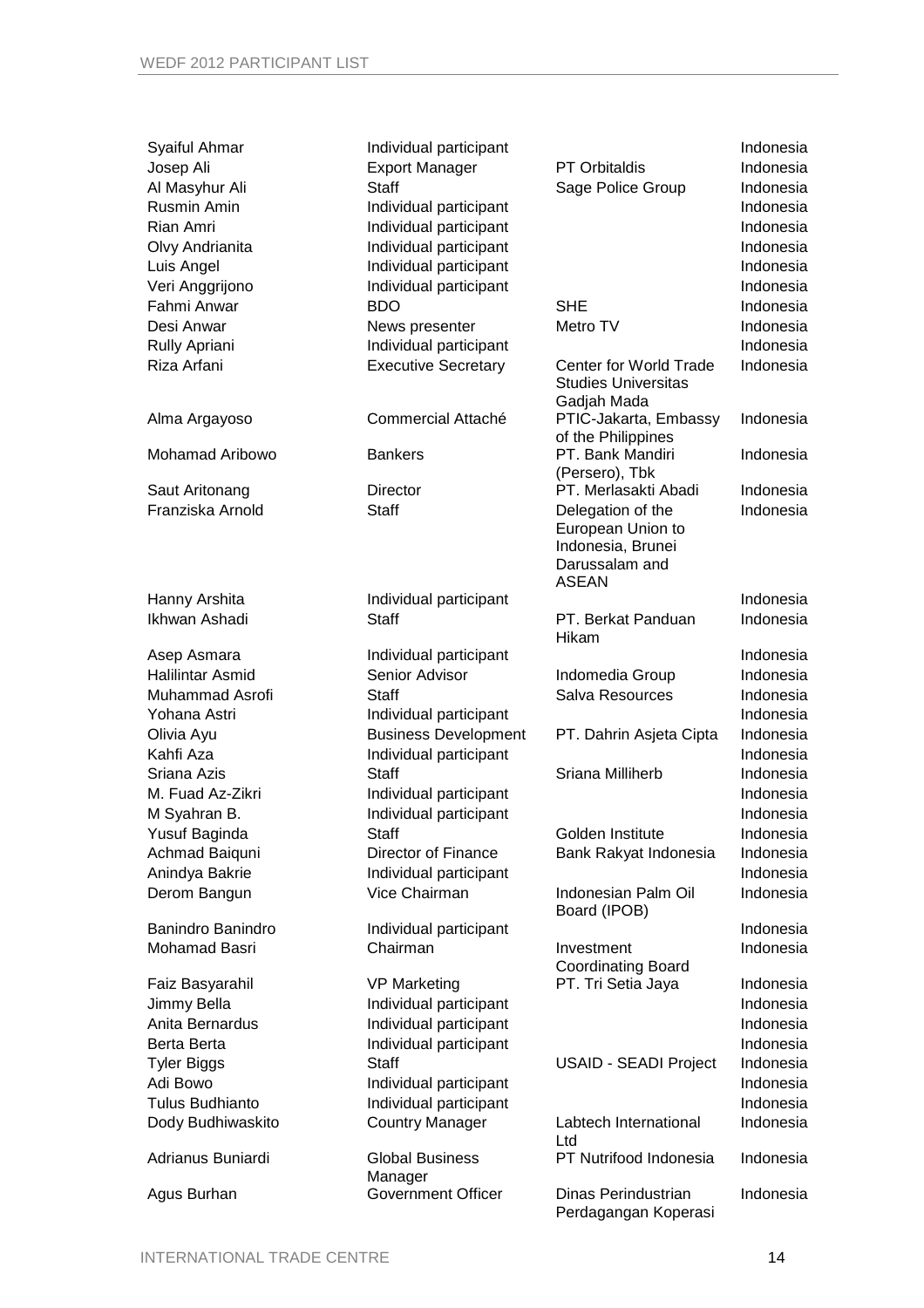|                         |                                           | dan UMKM Kab. Bekasi                                                                          |           |
|-------------------------|-------------------------------------------|-----------------------------------------------------------------------------------------------|-----------|
| Burhanudinsyah          | Individual participant                    |                                                                                               | Indonesia |
| Christopher Chan        | Individual participant                    |                                                                                               | Indonesia |
| Chrisnawan              | Individual participant                    |                                                                                               | Indonesia |
| Rosiana Christina       | <b>ITPC Osaka</b>                         | <b>ITPC Osaka</b>                                                                             | Indonesia |
| Defiyan Cori            | Individual participant                    |                                                                                               | Indonesia |
| Dadan Daihani           | Lecturer                                  | <b>Trisakti University</b>                                                                    | Indonesia |
| Destry Damayanti        | <b>Chief Economist</b>                    | PT. Bank Mandiri                                                                              | Indonesia |
| Rizky Danastri          | <b>Staff</b>                              | PT.KReasi Insan                                                                               | Indonesia |
|                         |                                           | Mandiri Indonesia                                                                             |           |
| Dardjo Dardjo           | Individual participant                    |                                                                                               | Indonesia |
| Dadang Darmana          | <b>Business Development</b>               | PT. Bio Farma                                                                                 | Indonesia |
| Sony Darmawan           | Individual participant                    |                                                                                               | Indonesia |
| Delima Darmawan         | Senior Researcher                         | Ministry of Agriculture                                                                       | Indonesia |
| Amelia Day              | Lecturer                                  | University of Indonesia                                                                       | Indonesia |
| Debbie Debbie           | Individual participant                    |                                                                                               | Indonesia |
| Devi Devi               | Individual participant                    |                                                                                               | Indonesia |
| Yudi Dewantoro          | Individual participant                    |                                                                                               | Indonesia |
| Setiawati Dewi          | Individual participant                    |                                                                                               | Indonesia |
| Eka Dharma              | Individual participant                    |                                                                                               | Indonesia |
| Joy Dharma              | Individual participant                    |                                                                                               | Indonesia |
| Lukita Dinarsyah Tuwo   | Vice-Minister of National                 | National Development                                                                          | Indonesia |
|                         | Development Planning                      | <b>Planning Agency</b>                                                                        |           |
|                         | and Chairman                              |                                                                                               |           |
| <b>Shanty Dini</b>      | Individual participant                    |                                                                                               | Indonesia |
| Grace Diptoadi          | Individual participant                    |                                                                                               | Indonesia |
| <b>Bambang Djalinus</b> | Senior Manager                            | PT. Bio Farma                                                                                 | Indonesia |
| Inne Dwiastuti          | Individual participant                    |                                                                                               | Indonesia |
| Ilham Dwiputranto       | Individual participant                    |                                                                                               | Indonesia |
| Lily Eddy               | Lecturer                                  | Universitas Atma jaya                                                                         | Indonesia |
| <b>Edison Edison</b>    | <b>Chief Executive Officer</b>            | PT Patratek Mezatoi<br>Indonesia                                                              | Indonesia |
| Tedy Ekawijaya          | Individual participant                    |                                                                                               | Indonesia |
| Prasmanto Eljakim       | Individual participant                    |                                                                                               | Indonesia |
| Liis Elmik              | <b>Trade Adviser</b>                      | Delegation of the<br>European Union to<br>Indonesia, Brunei<br>Darussalam and<br><b>ASEAN</b> | Indonesia |
| Elviana Elviana         | Individual participant                    |                                                                                               | Indonesia |
| Dian Elvira             | Individual participant                    |                                                                                               | Indonesia |
| <b>Ultach Enri</b>      | Individual participant                    |                                                                                               | Indonesia |
| Ery Ery                 | Individual participant                    |                                                                                               | Indonesia |
| Alex Evans              | Individual participant                    |                                                                                               | Indonesia |
| Ridwan Fachruddin       | Program Manager                           | Center for Youth                                                                              | Indonesia |
|                         |                                           | Development and<br>Empowerment                                                                |           |
| M. Fadjar               | Individual participant                    |                                                                                               | Indonesia |
| Mercy Fajarina          | <b>Compliance Director</b>                | PT. Phillip Futures                                                                           | Indonesia |
| <b>Miftah Farid</b>     | Individual participant                    |                                                                                               | Indonesia |
| Farida Farida           | <b>Chief Executive Officer</b>            | Latransa Citra, PT.                                                                           | Indonesia |
| Lenggogeni Faruk        | Director                                  | Suqma Indonesia                                                                               | Indonesia |
| Lie Fat                 | <b>Staff</b>                              | PT Rutan                                                                                      | Indonesia |
| <b>Nurul Fauzi</b>      | Individual participant                    |                                                                                               | Indonesia |
| Noor Fauzie             | <b>Strategic Account Sales</b><br>Manager | PT Damco Indonesia                                                                            | Indonesia |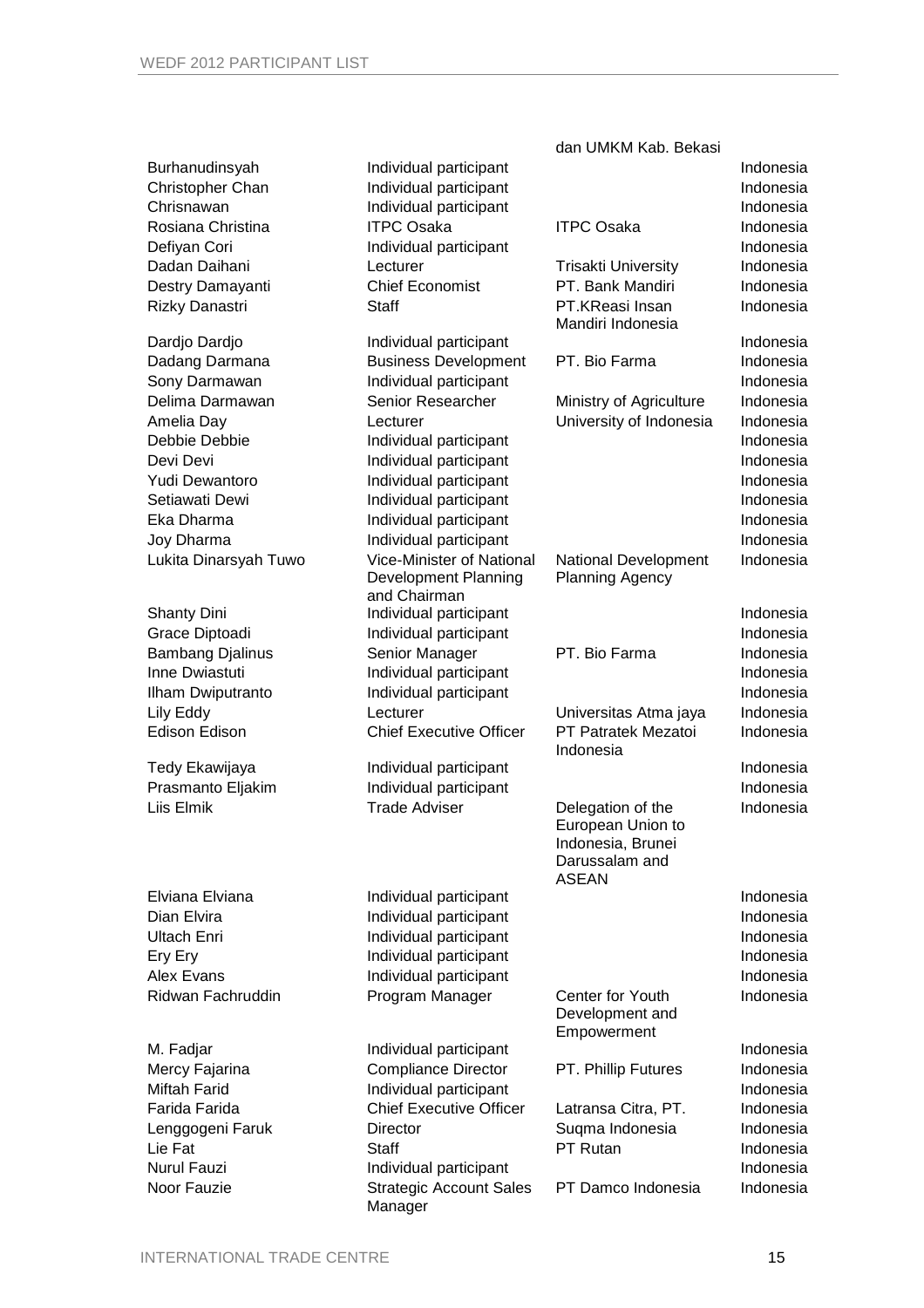| Fetnayeti Fetnayeti<br>Fida Fida<br>Firhansyah Firhansyah<br>Ikawati Fitria | Individual participant<br>Individual participant<br>Individual participant<br>Junior researcher | <b>National Economic</b>                                                                       | Indonesia<br>Indonesia<br>Indonesia<br>Indonesia |
|-----------------------------------------------------------------------------|-------------------------------------------------------------------------------------------------|------------------------------------------------------------------------------------------------|--------------------------------------------------|
| Hideki Fujie                                                                | <b>Staff</b>                                                                                    | Council<br>Japan External Trade                                                                | Indonesia                                        |
| <b>Rudolf Ghazaly</b>                                                       | Export Dept. Head                                                                               | Organization (JETRO)<br>PT. Muliakeramik                                                       | Indonesia                                        |
| <b>Edimon Ginting</b>                                                       | <b>Senior Country</b><br>Economist                                                              | Indahraya<br>Indonesia Resident<br>Mission, Asian<br>Development Bank                          | Indonesia                                        |
| Shanti Gita                                                                 | Individual participant                                                                          |                                                                                                | Indonesia                                        |
| Melisa Go                                                                   | <b>Staff</b>                                                                                    | AusAID                                                                                         | Indonesia                                        |
| <b>Rachmat Gobel</b>                                                        | Individual participant                                                                          |                                                                                                | Indonesia                                        |
| Joklan Goni                                                                 | Individual participant                                                                          |                                                                                                | Indonesia                                        |
| Donny Gultom                                                                | Individual participant                                                                          |                                                                                                | Indonesia                                        |
| Eddie Gunadirdja                                                            | Individual participant                                                                          |                                                                                                | Indonesia                                        |
| Adji Gunawan                                                                | Individual participant                                                                          |                                                                                                | Indonesia                                        |
| Ferry Gunawan                                                               | Individual participant                                                                          |                                                                                                | Indonesia                                        |
| Gunawan Gunawan                                                             | Individual participant                                                                          |                                                                                                | Indonesia                                        |
| Felix Gunawan                                                               | <b>Staff</b>                                                                                    | Garmindo Harvestama                                                                            | Indonesia                                        |
| Eati H.                                                                     | Individual participant                                                                          |                                                                                                | Indonesia                                        |
| Gama Hadiutama                                                              | Individual participant                                                                          |                                                                                                | Indonesia                                        |
| <b>Muhammad Halilintar</b>                                                  | Manager                                                                                         | Suqma Indonesia                                                                                | Indonesia                                        |
| Hartoto Halim                                                               | Export-Executive                                                                                | PT Sanbe Farma                                                                                 | Indonesia                                        |
| Mintardjo Halim                                                             | Individual participant<br>Vice Chairman                                                         | <b>Permanent Committee</b>                                                                     | Indonesia<br>Indonesia                           |
| Harry Hanawi                                                                |                                                                                                 | on Food Security,<br>Indonesian Chamber of<br>Commerce and Industry                            |                                                  |
| Budi Hansyah                                                                | Individual participant                                                                          |                                                                                                | Indonesia                                        |
| Maharani Hapsari                                                            | <b>Managing Director</b>                                                                        | Institute of International<br>Studies, Universitas<br>Gadjah Mada                              | Indonesia                                        |
| <b>Bobby Hardian</b>                                                        | Individual participant                                                                          |                                                                                                | Indonesia                                        |
| Sandy Harianto                                                              | Head of Executive MBA<br>Program                                                                | Prasetiya Mulya<br><b>Business School</b>                                                      | Indonesia                                        |
| Novy Harisusanti                                                            | Individual participant                                                                          |                                                                                                | Indonesia                                        |
| Melani Harriman                                                             | Director                                                                                        | Harriman & Associates                                                                          | Indonesia                                        |
| <b>Toton Hartanto</b>                                                       | Individual participant                                                                          |                                                                                                | Indonesia                                        |
| Sri Haryanti                                                                | Individual participant                                                                          |                                                                                                | Indonesia                                        |
| Arif Haryanto                                                               | <b>Deputy Director</b>                                                                          | Directorat of Trade in<br>Service Negotiation                                                  | Indonesia                                        |
| Yudistira Hayat                                                             | Individual participant                                                                          |                                                                                                | Indonesia                                        |
| <b>Berlian Helmy</b>                                                        | Individual participant                                                                          |                                                                                                | Indonesia                                        |
| Penny Herasati                                                              | deputy director                                                                                 | Ministry of Foreign<br>Affairs                                                                 | Indonesia                                        |
| Erfi Herdiyanti                                                             | Individual participant                                                                          |                                                                                                | Indonesia                                        |
| Evie Hertanto                                                               | <b>Staff</b>                                                                                    | PT. Vienison Indonesia                                                                         | Indonesia                                        |
| Doddy Hidayat                                                               | Chairman                                                                                        | Association of<br>Indonesian Handicraft<br>Producers & Exporters<br><b>DKI Jakarta Chapter</b> | Indonesia                                        |
| David Hidayat                                                               | Individual participant                                                                          |                                                                                                | Indonesia                                        |
| <b>Taufik Hidayat</b>                                                       | Individual participant                                                                          |                                                                                                | Indonesia                                        |
| Mohamad Hidayat                                                             | Minister of Industry                                                                            | Ministry of Industry                                                                           | Indonesia                                        |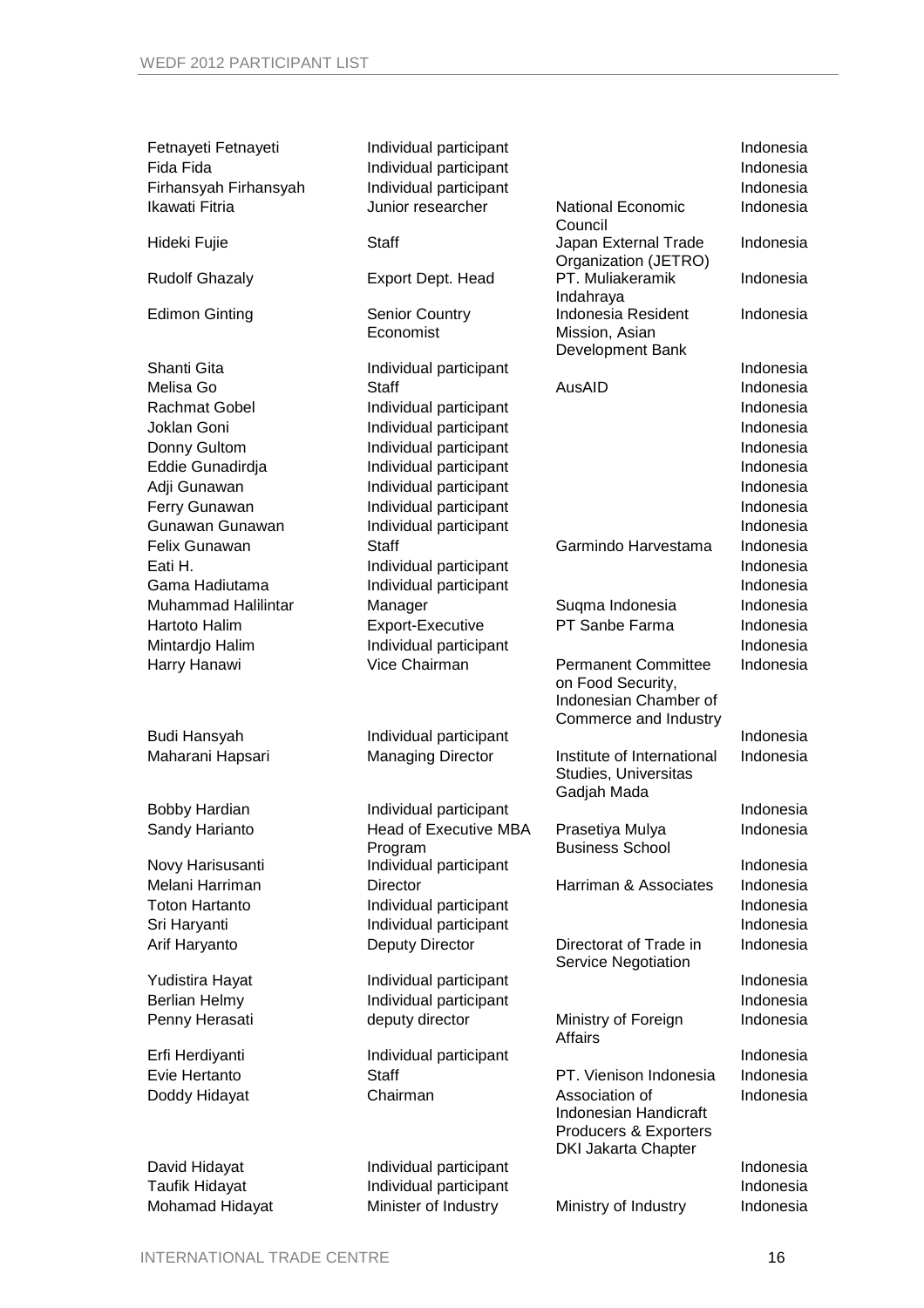#### Carol Hinchley Head of

Sohwa Jundullah Individual participant Indonesia Juniar Juniar Individual participant Indonesia Isy Karian Individual participant Indonesia Mega Kartawira **Individual participant** Indonesia Eko Kartiko Individual participant Indonesia Iera Khairani Individual participant Indonesia Irwan Khalis **Individual participant** Indonesia Indonesia Hari Kintarso Individual participant Indonesia

Individual participant **Individual participant** Indonesia Irawan Koesoemo Executive Chairman BITA Enarcon

|                        | Prosperity/Economic<br>Section         |                                                                                 |           |
|------------------------|----------------------------------------|---------------------------------------------------------------------------------|-----------|
| Nahid Hudaya           | Individual participant                 |                                                                                 | Indonesia |
| Joshua P. Hutajulu     | <b>Director</b>                        | <b>IPJI</b>                                                                     | Indonesia |
| Ponda Hutajulu         | Stamping & Fabrikasi                   | PT Nisaka Logamindo                                                             | Indonesia |
| Raden Hutaripto        | <b>Operations Manager</b>              | CV. Cempaka Berkah<br><b>Rizky</b>                                              | Indonesia |
| <b>Martin Hutbarat</b> | Individual participant                 |                                                                                 | Indonesia |
| Herry Hykmanto         | Individual participant                 |                                                                                 | Indonesia |
| Maulana Ibrahim        | Member, Board of<br><b>Trustees</b>    | <b>Asean Competition</b><br>Institute                                           | Indonesia |
| Dian Idhayu            | Individual participant                 |                                                                                 | Indonesia |
| Tubagus Iqbal          | Researcher                             | MTI                                                                             | Indonesia |
| Dedi Irawan            | Individual participant                 |                                                                                 | Indonesia |
| Nus Ishak              | Individual participant                 |                                                                                 | Indonesia |
| Dahlan Iskan           | Minister of State-owned<br>enterprises |                                                                                 | Indonesia |
| Muhammad Islam         | economic analyst                       | Megawati Institute                                                              | Indonesia |
| M. Isquloh             | Individual participant                 |                                                                                 | Indonesia |
| Dandy Iswara           | Assistant to the<br>Commercial Attaché | Embassy of Indonesia<br>in Washington DC                                        | Indonesia |
| Tanti Iswati           | <b>Head Section</b>                    | PT. Bio Farma<br>(Persero)                                                      | Indonesia |
| Jamaluddin Jamaluddin  | Individual participant                 |                                                                                 | Indonesia |
| Raharjo Jamtomo        | Individual participant                 |                                                                                 | Indonesia |
| Stefanus Jap           | <b>GM Corporate</b><br>Communications  | <b>PT Indofood Sukses</b><br>Makmur Tbk                                         | Indonesia |
| Santi Jayani           | <b>Research Officer</b>                | Australia Indonesia<br>Partnership for<br><b>Economic Governance</b><br>(AIPEG) | Indonesia |
| <b>Riry Jetta</b>      | Individual participant                 |                                                                                 | Indonesia |
| Mie Joe                | Individual participant                 |                                                                                 | Indonesia |
| Aferdy Joelhaswin      | Individual participant                 |                                                                                 | Indonesia |
| Dr. Joewono            | Individual participant                 |                                                                                 | Indonesia |
| Handito Joewono        | Ketua Komtap P3DN                      | Kadin Indonesia                                                                 | Indonesia |
| Vincent Johan          | <b>Staff</b>                           | Pt. Aditya Octavo<br>Lumenco                                                    | Indonesia |
| Ir Joko Widodo         | Individual participant                 |                                                                                 | Indonesia |
| Kov Jokowidjaja        | Individual participant                 |                                                                                 | Indonesia |
| Loso Judijanto         | <b>Staff</b>                           | Secretariat of Vice<br><b>President Office</b>                                  | Indonesia |
| Marc July              | Individual participant                 |                                                                                 | Indonesia |
| Drs. Junaedi           | Individual participant                 |                                                                                 | Indonesia |

British Embassy **Indonesia** 

Indonesia

Engineering, PT

#### Rudyan Kopot **Individual participant** Indonesia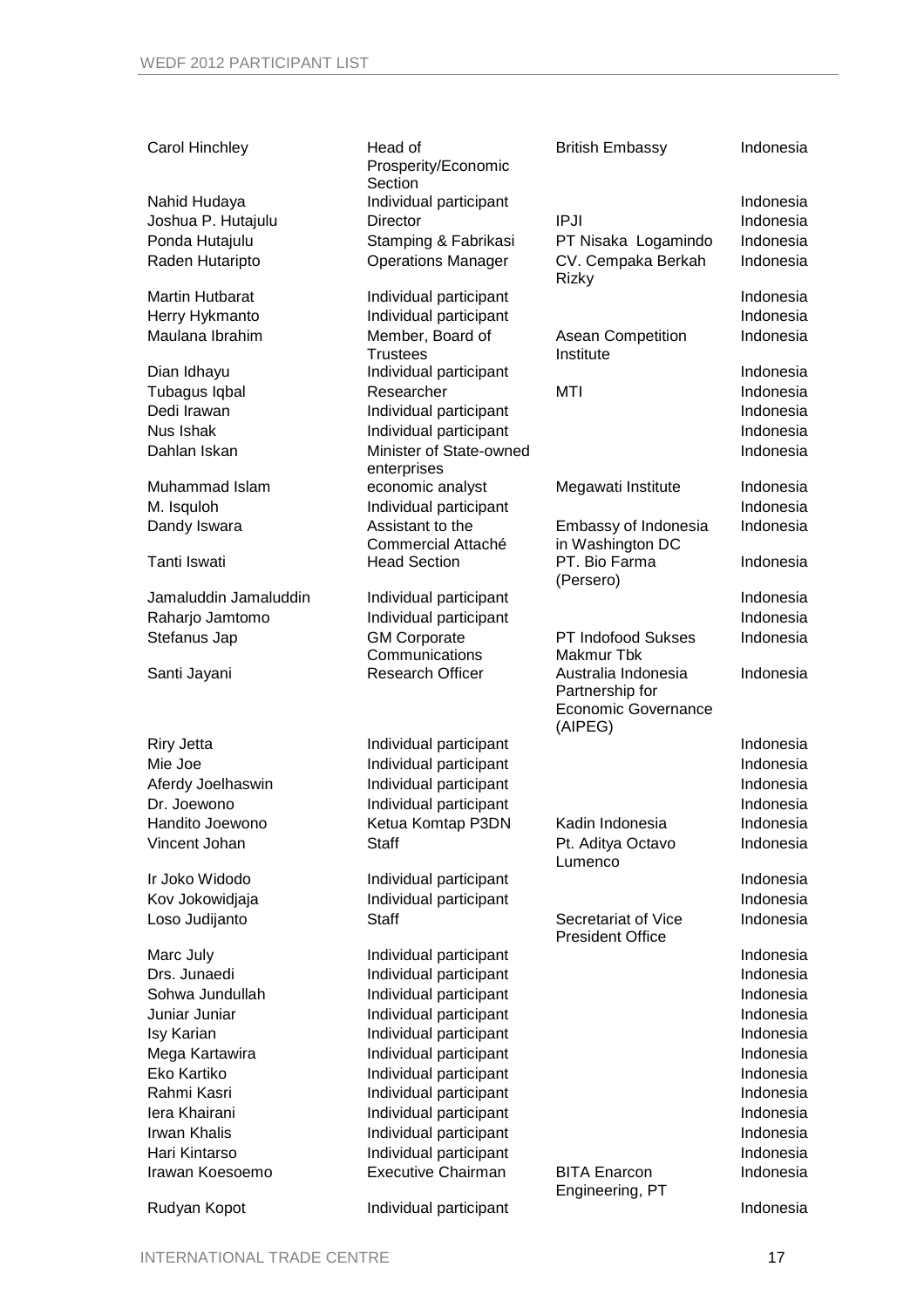| Remon Kova<br>Hesti Kresnarini<br>Josef Krisharianto<br>Nino Krisnan<br>Jeremy Kumajas | Individual participant<br>Individual participant<br>Individual participant<br>Individual participant<br>Staff of Legal Bureau | Legal bureau-Ministry of<br>Trade                   | Indonesia<br>Indonesia<br>Indonesia<br>Indonesia<br>Indonesia |
|----------------------------------------------------------------------------------------|-------------------------------------------------------------------------------------------------------------------------------|-----------------------------------------------------|---------------------------------------------------------------|
| Diana Kumala D.                                                                        | Individual participant                                                                                                        |                                                     | Indonesia                                                     |
| Susilo Kuncoro                                                                         | Individual participant                                                                                                        |                                                     | Indonesia                                                     |
| Kuntoro Kuntoro                                                                        | Individual participant                                                                                                        |                                                     | Indonesia                                                     |
| Agus Kurnia                                                                            | Individual participant                                                                                                        |                                                     | Indonesia                                                     |
| Linda Kurniawan                                                                        | Individual participant                                                                                                        |                                                     | Indonesia                                                     |
| Dian Kusmawati                                                                         | Individual participant                                                                                                        |                                                     | Indonesia                                                     |
| Eko Kusmurtanto                                                                        | Lecturer                                                                                                                      | Stekpi                                              | Indonesia                                                     |
| Reni Kustiari                                                                          | Individual participant                                                                                                        |                                                     | Indonesia                                                     |
| Ratih Kusuma                                                                           | Individual participant                                                                                                        |                                                     | Indonesia                                                     |
| Syandra Kwan                                                                           | Individual participant                                                                                                        |                                                     | Indonesia                                                     |
| Adri L.                                                                                | Individual participant                                                                                                        |                                                     | Indonesia                                                     |
| Yaniman Lani                                                                           | Senior Trade Analyst                                                                                                          | Italian Trade<br>Commission                         | Indonesia                                                     |
| Subronto Laras                                                                         | Individual participant                                                                                                        |                                                     | Indonesia                                                     |
| Gita Larasati                                                                          | Individual participant                                                                                                        |                                                     | Indonesia                                                     |
| Suwandy Lee                                                                            | Individual participant                                                                                                        |                                                     | Indonesia                                                     |
| Wijono Lie                                                                             | <b>GM Marketing</b>                                                                                                           | PT. Muliaglass - Float<br>Division                  | Indonesia                                                     |
| Welani Lie                                                                             | Staff                                                                                                                         | PT China Taiping                                    | Indonesia                                                     |
| Hong Hin Lim                                                                           | Deputy Secretary-<br><b>General of ASEAN</b>                                                                                  | <b>ASEAN Secretariat</b>                            | Indonesia                                                     |
| Henderson Lim                                                                          | Director                                                                                                                      | Jimbocraft                                          | Indonesia                                                     |
| Rudyanto Linggar                                                                       | Individual participant                                                                                                        |                                                     | Indonesia                                                     |
| R. Lino                                                                                | <b>President Director</b>                                                                                                     | <b>Indonesian Port</b><br>Corporation               | Indonesia                                                     |
| Ratna Loppies                                                                          | <b>Director Executive</b>                                                                                                     | <b>APTINDO</b>                                      | Indonesia                                                     |
| Anda Lucia                                                                             | Individual participant                                                                                                        |                                                     | Indonesia                                                     |
| Adhi Lukman                                                                            | Chairman                                                                                                                      | Indonesian Food and<br><b>Beverages Association</b> | Indonesia                                                     |
| Rangga Lustiadi                                                                        | Individual participant                                                                                                        |                                                     | Indonesia                                                     |
| Ratna M.                                                                               | Individual participant                                                                                                        |                                                     | Indonesia                                                     |
| Anneke M.                                                                              | Individual participant                                                                                                        |                                                     | Indonesia                                                     |
| Hendra M. Kom                                                                          | Individual participant                                                                                                        |                                                     | Indonesia                                                     |
| E. Mahatama                                                                            | Individual participant                                                                                                        |                                                     | Indonesia                                                     |
| David Makmuryanto                                                                      | Individual participant                                                                                                        |                                                     | Indonesia                                                     |
| <b>Karel Mandey</b>                                                                    | Individual participant                                                                                                        |                                                     | Indonesia                                                     |
| Johana Marbun                                                                          | Individual participant                                                                                                        |                                                     | Indonesia                                                     |
| Afdal Marda                                                                            | Vice Chairman                                                                                                                 | PT. Invisindo Inti Data                             | Indonesia                                                     |
| Simorangkir, Marihot                                                                   | Kepala Bidang<br>Pengkajian Kebijakan<br>Industri                                                                             | <b>BPKIMI - Kemenperin</b>                          | Indonesia                                                     |
| Marlina Marlina                                                                        | Individual participant                                                                                                        |                                                     | Indonesia                                                     |
| Yati Marlinawati                                                                       | Individual participant                                                                                                        |                                                     | Indonesia                                                     |
| Togap Marpaung                                                                         | Individual participant                                                                                                        |                                                     | Indonesia                                                     |
| William Marpaung                                                                       | Individual participant                                                                                                        |                                                     | Indonesia                                                     |
| <b>Marthin Marthin</b>                                                                 | Individual participant                                                                                                        |                                                     | Indonesia                                                     |
| Widdiyanti Maynarni                                                                    | head of sub division                                                                                                          | Legal bureau-Ministry of<br>Trade                   | Indonesia                                                     |
| Megawati Megawati                                                                      | Staff                                                                                                                         | <b>Trade Policy Analysis</b><br>and Development     | Indonesia                                                     |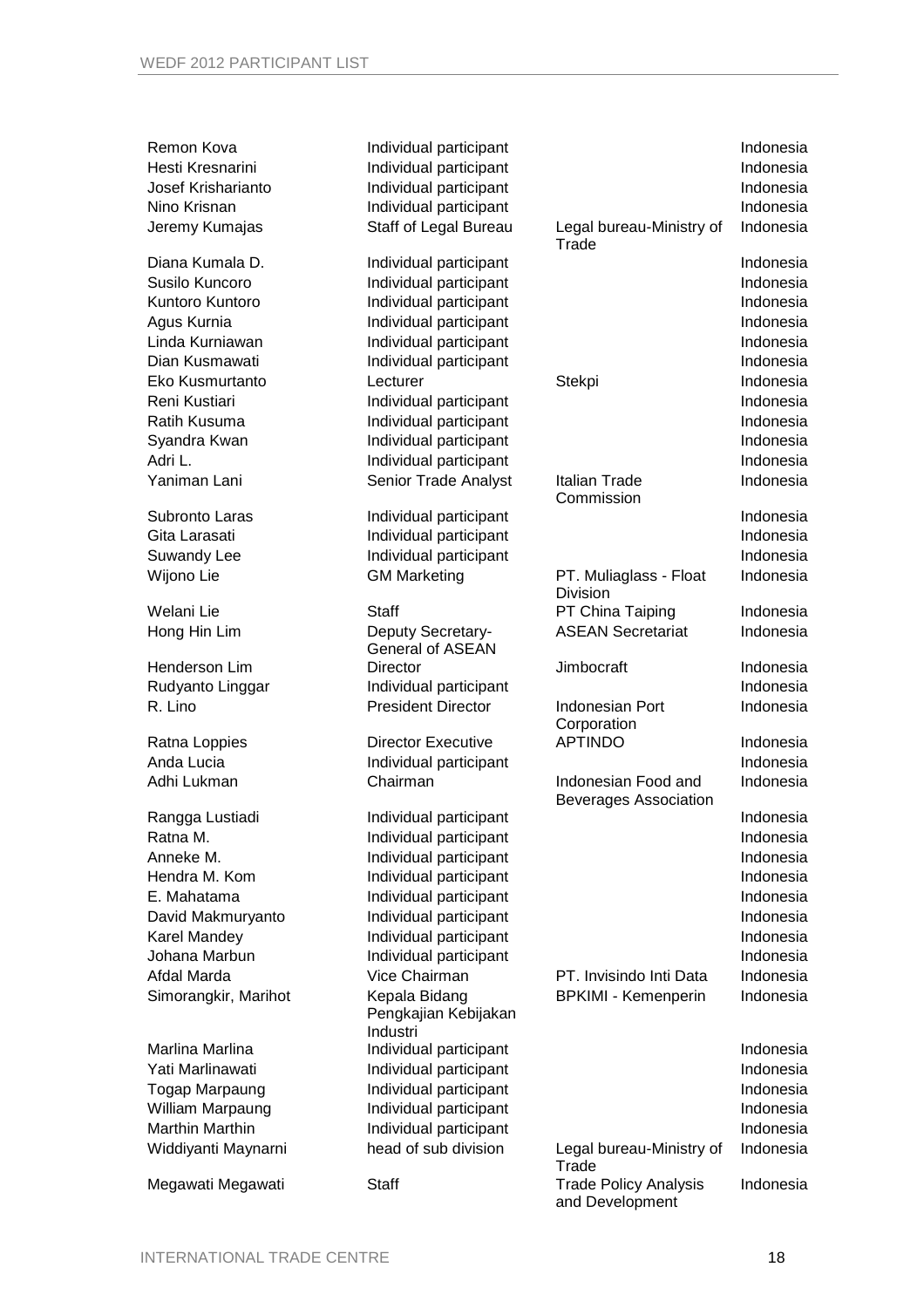|                                            |                                                  | Agency, Ministry of          |                        |
|--------------------------------------------|--------------------------------------------------|------------------------------|------------------------|
|                                            |                                                  | Trade                        |                        |
| Ashok Menon                                | <b>Staff</b>                                     | <b>USAID - SEADI Project</b> | Indonesia              |
| Ivan Michael                               | <b>Staff</b>                                     | PT. Winangun Kelabat         | Indonesia              |
|                                            |                                                  | Indah                        |                        |
| Adi Mitrono                                | Individual participant                           |                              | Indonesia              |
| Drs. MM.                                   | Individual participant                           |                              | Indonesia              |
| Nana MM.                                   | Individual participant                           |                              | Indonesia              |
| Gunaryo, MMPd.                             | Individual participant                           |                              | Indonesia              |
| Rizki Muchamad                             | Lawyer                                           | Law Office Cita              | Indonesia              |
|                                            |                                                  | Citrawinda Noerhadi &        |                        |
|                                            |                                                  | Associates                   |                        |
| Fernanda Muhammad                          | <b>Director</b>                                  | Promosia                     | Indonesia              |
| Nurlaila Muhammad                          | Individual participant                           |                              | Indonesia              |
| Nulaila Muhammad                           | M.A.                                             | Kementerian                  | Indonesia              |
|                                            |                                                  | Perdagangan                  |                        |
| Vahd Mulachela                             | Individual participant                           |                              | Indonesia              |
| Eduar Muliawan                             | Individual participant                           |                              | Indonesia              |
| Setiawan Mulyadi                           | Individual participant                           |                              | Indonesia              |
| Nicodemus Mulyanto                         | Individual participant                           |                              | Indonesia              |
| Herry Murbalalana                          | <b>Staff</b>                                     | <b>Trisakti University</b>   | Indonesia              |
| Ali Murbiantoro                            | Lawyer                                           | Law Office Cita              | Indonesia              |
|                                            |                                                  | Citrawinda Noerhadi &        |                        |
| Rita Mutiawati                             |                                                  | Associates                   | Indonesia              |
|                                            | Individual participant                           |                              | Indonesia              |
| Tommy N.                                   | Individual participant                           |                              |                        |
| Haridass Nagalingam                        | <b>Assistant Director</b>                        | <b>ASEAN Secretariat</b>     | Indonesia              |
| Kharisma Nasution                          | Individual participant                           |                              | Indonesia              |
| <b>Muhammad Nasution</b>                   | <b>Staff</b>                                     | <b>ALFI/ILFA</b>             | Indonesia              |
| Ngadiono Ngadiono                          | Individual participant                           |                              | Indonesia              |
| Yulia Nida                                 | Individual participant                           |                              | Indonesia              |
| Nila Nila                                  | Individual participant                           |                              | Indonesia              |
| Nizarli Nizarli                            | Individual participant                           |                              | Indonesia              |
| Dewi Novirianti                            | Consultant                                       | Millennium Challenge         | Indonesia              |
| Chandra Novita                             | <b>Staff</b>                                     | Corporation (MCC)<br>Cognito | Indonesia              |
| Dyan NS.                                   | Individual participant                           |                              | Indonesia              |
|                                            |                                                  |                              |                        |
| Iman Nurimansyah<br><b>Tito Octavianus</b> | Individual participant<br>Individual participant |                              | Indonesia<br>Indonesia |
| Maria Omega                                |                                                  |                              | Indonesia              |
|                                            | Individual participant                           |                              |                        |
| Hendrik Onggo                              | Individual participant                           |                              | Indonesia              |
| Djauhari Oratmangun                        | Individual participant                           |                              | Indonesia              |
| Boetje P.                                  | Individual participant                           |                              | Indonesia              |
| Kristo P.                                  | Individual participant                           |                              | Indonesia              |
| Luther Palimbong                           | Individual participant                           |                              | Indonesia              |
| Nanang Pambudi                             | <b>Export Marketing Staff</b>                    | CV. Karya Hidup              | Indonesia              |
| <b>Shafril Pane</b>                        | <b>Staff</b>                                     | Sentosa<br>PT Indo Cognito   | Indonesia              |
| Partogi Pangaribuan                        | Individual participant                           |                              | Indonesia              |
|                                            | Minister of Tourism &                            | Ministry of Tourism &        | Indonesia              |
| Mari Pangestu                              | Creative Economy                                 | Creative Economy             |                        |
| Derry Pantjadarma                          | Individual participant                           |                              | Indonesia              |
| <b>Marthine Pantouw</b>                    | Individual participant                           |                              | Indonesia              |
| <b>Tommy Pantouw</b>                       | Individual participant                           |                              | Indonesia              |
| Marthine Pantouw                           | <b>Staff</b>                                     | Marthine Pantouw &           | Indonesia              |
|                                            |                                                  | Partners                     |                        |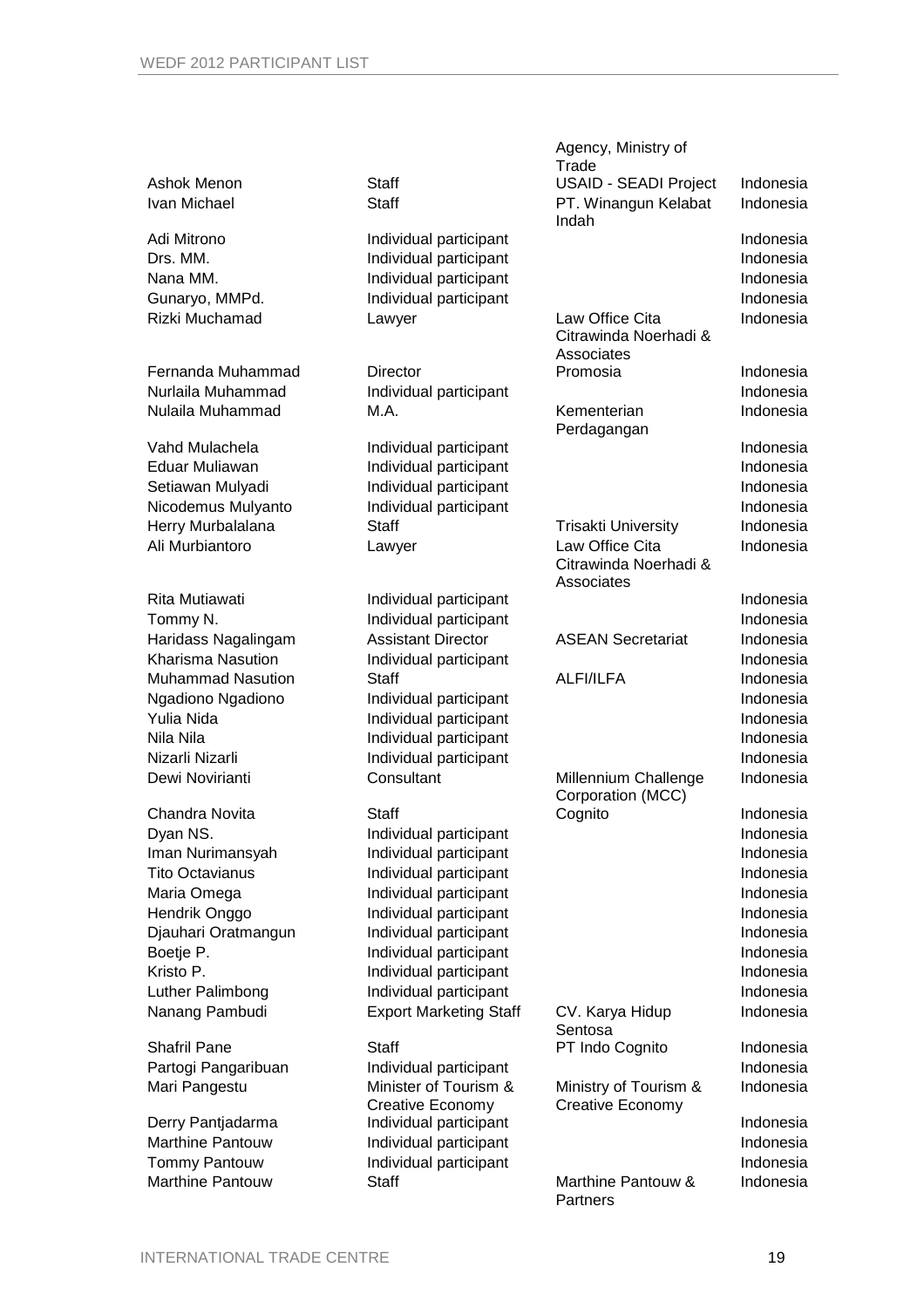| Soy Pardede                | Chairman                                   | <b>ASEAN Competition</b>                                          | Indonesia |
|----------------------------|--------------------------------------------|-------------------------------------------------------------------|-----------|
| <b>Hikolina Pardede</b>    | Director                                   | Institute<br>PT. Curah Niaga                                      | Indonesia |
|                            |                                            | International                                                     |           |
| <b>Tiar Pardede</b>        | <b>Manager Business</b><br>Development     | PT. Duma Na Napu                                                  | Indonesia |
| Ratlan Pardede             | Rector                                     | Mpu Tantular University                                           | Indonesia |
| Ardiansyah Parman          | Individual participant                     |                                                                   | Indonesia |
| Setiadi Partadiredja       | Individual participant                     |                                                                   | Indonesia |
| <b>IGNA Parvatha</b>       | Individual participant                     |                                                                   | Indonesia |
| Makbullah Pasinringi       | Individual participant                     |                                                                   | Indonesia |
| Yudha Permana              | Economist                                  | US Embassy Jakarta                                                | Indonesia |
| Laode Piter                | Individual participant                     |                                                                   | Indonesia |
| <b>Ramson Piter</b>        | <b>Staff</b>                               | Keynoteasia                                                       | Indonesia |
| Surin Pitsuwan             | Secretary-General                          | Association of<br>Southeast Asian<br>Nations (ASEAN)              | Indonesia |
| Andrea Poggio              | Individual participant                     |                                                                   | Indonesia |
| <b>Tauchid Pradana</b>     | Individual participant                     |                                                                   | Indonesia |
| Lasminingsih Pradjakusumah | Head of Legal Bureau                       | Legal bureau-Ministry of<br>Trade                                 | Indonesia |
| Goghot Pragota             | Individual participant                     |                                                                   | Indonesia |
| Prahastuti Prahastuti      | Individual participant                     |                                                                   | Indonesia |
| Iriani Pramudyaningsih     | Individual participant                     |                                                                   | Indonesia |
| Djoko Pramusito            | Individual participant                     |                                                                   | Indonesia |
| Aksenta Pratama            | Support                                    | PT. Cipta Sedayu Indh                                             | Indonesia |
| Rangga Prihandana          | <b>Marketing Planner</b>                   | PT. Coreo Optima Plus                                             | Indonesia |
| <b>Guntur Prima</b>        | Individual participant                     |                                                                   | Indonesia |
| Novia Priyana              | <b>Food Safety Consultant</b>              | CV. Graha Pangan                                                  | Indonesia |
| <b>Budi Priyanto</b>       | Individual participant                     |                                                                   | Indonesia |
| Arief Priyono              | Individual participant                     |                                                                   | Indonesia |
| Pudjiyanto                 | Individual participant                     |                                                                   | Indonesia |
| Vita Purba                 | Sales Manager                              | PT Welgrow<br>Indopersada                                         | Indonesia |
| Hira Purnama               | Individual participant                     |                                                                   | Indonesia |
| S. Purnamawati             | Individual participant                     |                                                                   | Indonesia |
| Heru Purwanto              | <b>Business Development</b>                | CV. Arthayana                                                     | Indonesia |
| <b>Budi Purwanto</b>       | Head of Treasury                           | Bank Rakyat Indonesia                                             | Indonesia |
|                            | <b>Division</b>                            |                                                                   |           |
| Widjajanti Puspojudo       | Individual participant                     |                                                                   | Indonesia |
| Irpan Putra                | Individual participant                     |                                                                   | Indonesia |
| Arsono Putranto            | Deputy Head of<br><b>Corporate Affairs</b> | PT Sampoerna<br>Strategic                                         | Indonesia |
| Ary Putranto               | Individual participant                     |                                                                   | Indonesia |
| Widiantoro PW.             | Individual participant                     |                                                                   | Indonesia |
| Diane Quera                | <b>Economic and Trade</b>                  | Delegation of the                                                 | Indonesia |
|                            | Section                                    | European Union to<br>Indonesia, Brunei<br>Darussalam and<br>ASEAN |           |
| Nani R.                    | Individual participant                     |                                                                   | Indonesia |
| Widarto Rachbini           | Staff                                      | PT. Antarniaga<br>Nusantara                                       | Indonesia |
| Dini Rachmawidyani         | Individual participant                     |                                                                   | Indonesia |
| R.P. Raditya               | Head of International                      | Asosiasi Tuna                                                     | Indonesia |
|                            | Cooperation                                | Indonesia                                                         |           |
| Khairul Rahaman            | Director                                   | <b>PPMPI</b>                                                      | Indonesia |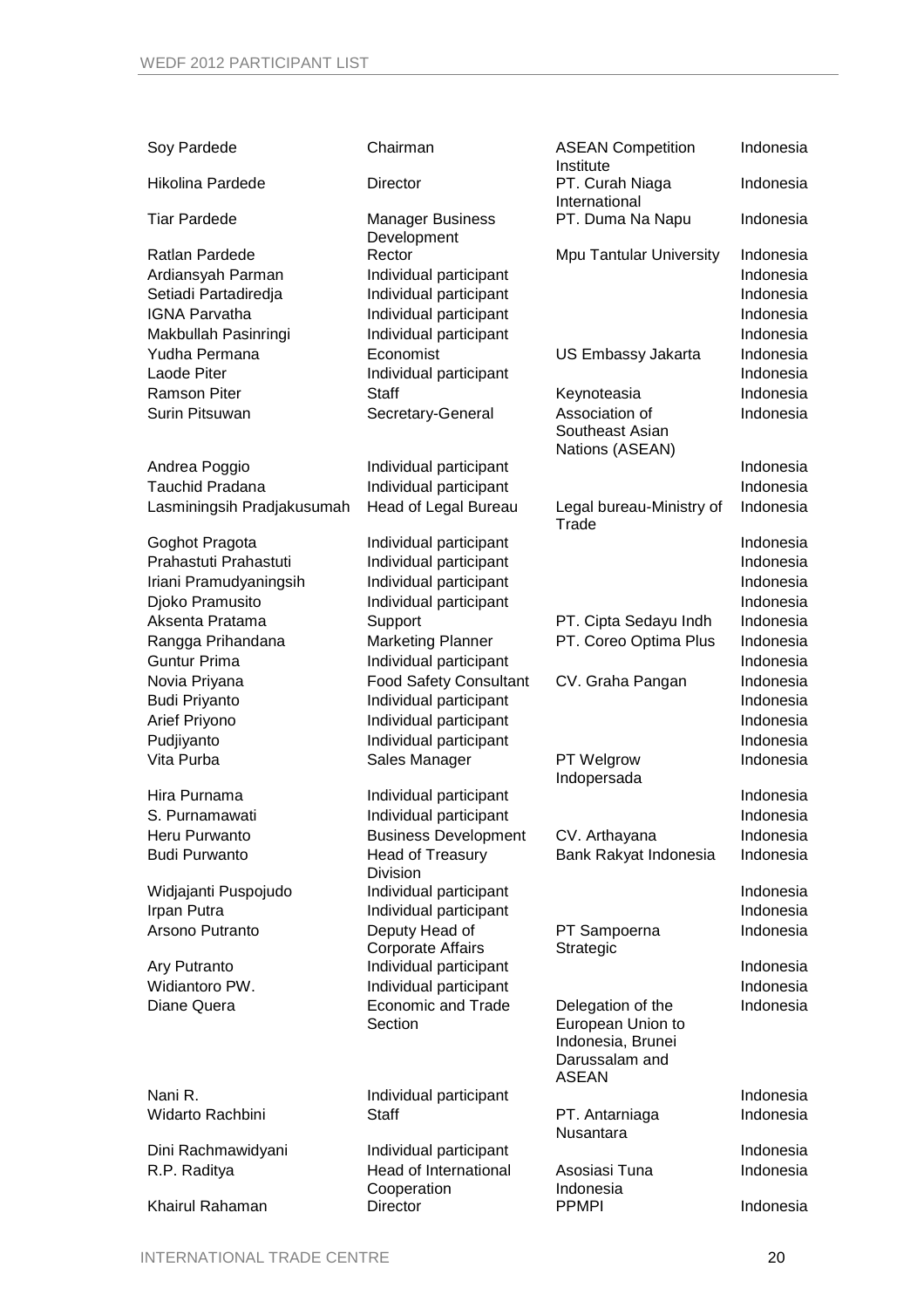| Eddy Rahardjo<br>Atiek Rahayu                                                                                                                                                                                                                                        | Individual participant<br>branch manager                                                                                                                                                                                                                                                                                                                                                                                                                  | PT Translindo Welgrow                                                                                           | Indonesia<br>Indonesia                                                                                                                                                                                                    |
|----------------------------------------------------------------------------------------------------------------------------------------------------------------------------------------------------------------------------------------------------------------------|-----------------------------------------------------------------------------------------------------------------------------------------------------------------------------------------------------------------------------------------------------------------------------------------------------------------------------------------------------------------------------------------------------------------------------------------------------------|-----------------------------------------------------------------------------------------------------------------|---------------------------------------------------------------------------------------------------------------------------------------------------------------------------------------------------------------------------|
| Hadi Rahmatullah                                                                                                                                                                                                                                                     | <b>Staff</b>                                                                                                                                                                                                                                                                                                                                                                                                                                              | Persada<br>Balai Diklat Penguji<br>Mutu Barang - Pusdiklat                                                      | Indonesia                                                                                                                                                                                                                 |
| Nevi Ervina Rahmawati                                                                                                                                                                                                                                                | Deputy of Permanent<br>Committee for<br>Aquaculture Industry<br>Marine & Fishery sector                                                                                                                                                                                                                                                                                                                                                                   | Perdagangan<br>Indonesian Chamber of<br>Commerce & Industry                                                     | Indonesia                                                                                                                                                                                                                 |
| Astri Rahmawati<br>Catur Rakhmawan<br>Robertha Ratio<br>Ani Resmiani                                                                                                                                                                                                 | <b>Export Sales Manager</b><br><b>Staff</b><br>Individual participant<br><b>Export Sales Manager</b><br>for Institution                                                                                                                                                                                                                                                                                                                                   | PT Bio Farma<br>Ministry of Industry<br>PT Bio Farma                                                            | Indonesia<br>Indonesia<br>Indonesia<br>Indonesia                                                                                                                                                                          |
| Muhammad Riano<br>Leonardo Richo<br>Miftahul Ridwan<br>Dika Rinakuki                                                                                                                                                                                                 | Individual participant<br>Individual participant<br>Individual participant<br><b>Staff</b>                                                                                                                                                                                                                                                                                                                                                                | PT. Tatanindo Agro<br>Selaras                                                                                   | Indonesia<br>Indonesia<br>Indonesia<br>Indonesia                                                                                                                                                                          |
| Ayu Rizkina<br>Amrul Romulan<br>Ronyanto Ronyanto<br>Anangga Roosdiono<br>Rita Rosiana                                                                                                                                                                               | Individual participant<br>Individual participant<br>Staff<br><b>Managing Partner</b><br><b>Staff</b>                                                                                                                                                                                                                                                                                                                                                      | Pusdiklat Perdagangan<br>Roosdiono & Partners<br>Balai Diklat Penguji<br>Mutu Barang - Pusdiklat<br>Perdagangan | Indonesia<br>Indonesia<br>Indonesia<br>Indonesia<br>Indonesia                                                                                                                                                             |
| <b>Harvey Rouse</b>                                                                                                                                                                                                                                                  | Head of Economic and<br><b>Trade Section</b>                                                                                                                                                                                                                                                                                                                                                                                                              | Delegation of the<br>European Union to<br>Indonesia, Brunei<br>Darussalam and<br><b>ASEAN</b>                   | Indonesia                                                                                                                                                                                                                 |
| Rudyanto Rudyanto<br>Dra Rukmawati<br>Ida Rustini                                                                                                                                                                                                                    | Individual participant<br>Individual participant<br><b>Staff</b>                                                                                                                                                                                                                                                                                                                                                                                          | Embassy of the                                                                                                  | Indonesia<br>Indonesia<br>Indonesia                                                                                                                                                                                       |
| Iriana Ryacudu<br>Egi S.<br>Indradi S.<br>Ronald S.<br>Teddy S.<br>Ahmad S.<br>Iwan S.<br>Perluhutan S.<br>Sjahrir Sabaruddin<br>Sabri Sabri<br>Euis Saedah<br>Ahmad Safri<br>Safri Safri<br>Winarni Saftarya<br>Arryanto Sagala<br>Firman Sagala<br>Jussabela Sahea | Individual participant<br>Individual participant<br>Individual participant<br>Individual participant<br>Individual participant<br>Individual participant<br>Individual participant<br>Individual participant<br>Individual participant<br>Individual participant<br>Individual participant<br>Individual participant<br>Individual participant<br>Individual participant<br>Individual participant<br>Individual participant<br><b>President Director</b> | Republic of Indonesia<br>PT. Pelni (persero)                                                                    | Indonesia<br>Indonesia<br>Indonesia<br>Indonesia<br>Indonesia<br>Indonesia<br>Indonesia<br>Indonesia<br>Indonesia<br>Indonesia<br>Indonesia<br>Indonesia<br>Indonesia<br>Indonesia<br>Indonesia<br>Indonesia<br>Indonesia |
| Sahudi Sahudi<br>Erik Sahusilawane<br>Deddy Saleh                                                                                                                                                                                                                    | Individual participant<br><b>Director</b><br>Individual participant                                                                                                                                                                                                                                                                                                                                                                                       | Exotic Indo Aquatic, CV                                                                                         | Indonesia<br>Indonesia<br>Indonesia                                                                                                                                                                                       |
| Saimi Saleh                                                                                                                                                                                                                                                          | <b>President Director</b>                                                                                                                                                                                                                                                                                                                                                                                                                                 | PT. Indokom Citra                                                                                               | Indonesia                                                                                                                                                                                                                 |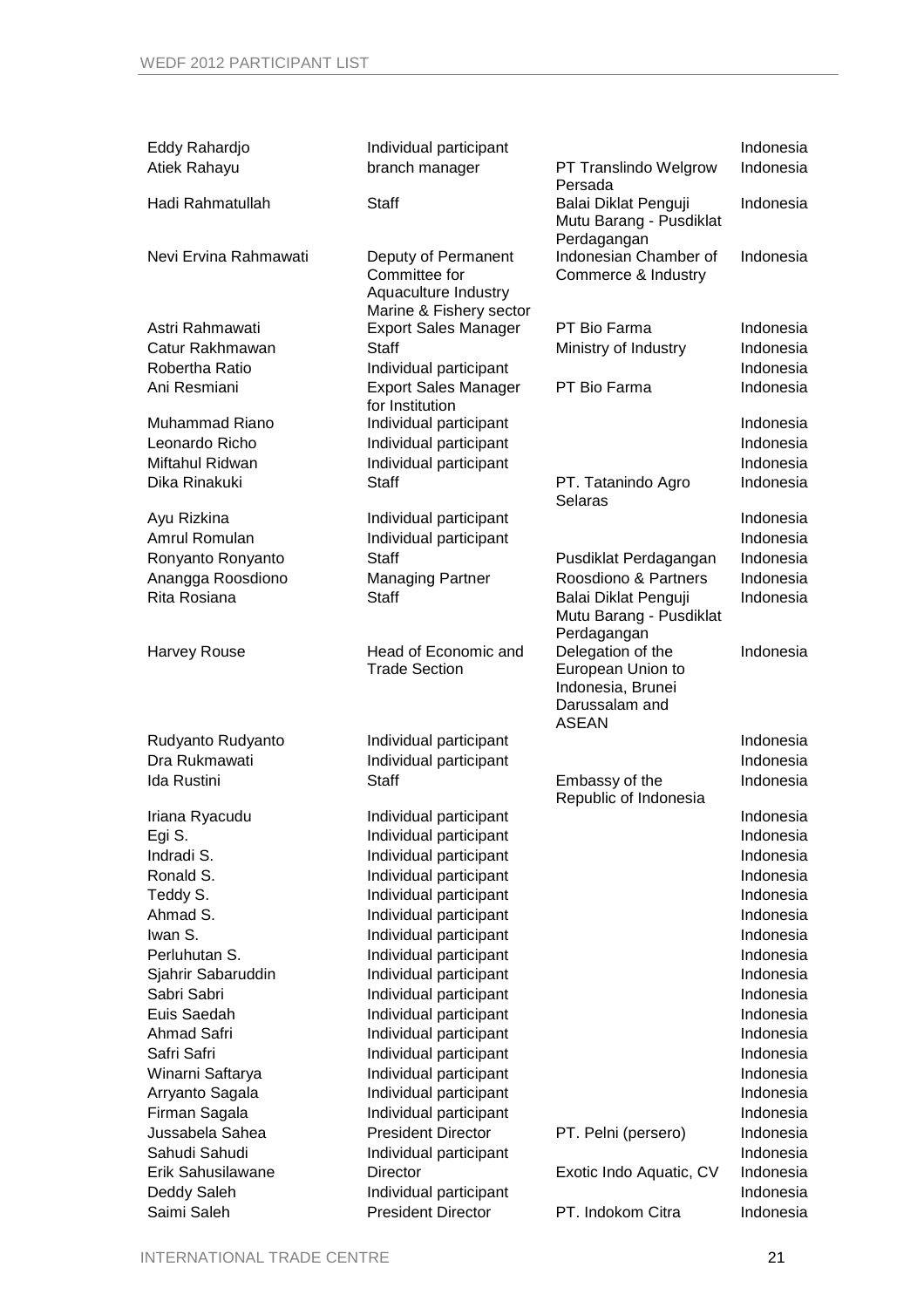|                                   |                                                  | Persada                               |                        |
|-----------------------------------|--------------------------------------------------|---------------------------------------|------------------------|
| Aidil Salim<br><b>Welly Salim</b> | Individual participant<br>Individual participant |                                       | Indonesia<br>Indonesia |
| <b>Christine Sandroto</b>         | Lecturer                                         | Unika Atma Jaya                       | Indonesia              |
| Abdilah Sani                      |                                                  |                                       | Indonesia              |
|                                   | Individual participant                           |                                       |                        |
| Made Santika                      | Individual participant                           |                                       | Indonesia              |
| <b>Budi Santoso</b>               | Company Account<br>Executive                     | PT. Pelni (persero)                   | Indonesia              |
| Eko Santoso                       | <b>Director</b>                                  | PT.Trinunggal Kharisma                | Indonesia              |
| George Santoso                    | <b>President Director</b>                        | PT DuPont Indonesia                   | Indonesia              |
| Andy Saputra                      | Staff                                            | <b>IMEDCO</b>                         | Indonesia              |
| <b>Freddy Saragih</b>             | Director                                         | <b>Centre for Fiscal Risk</b>         | Indonesia              |
|                                   |                                                  | Management, Fiscal                    |                        |
|                                   |                                                  | Policy Office, Ministry of<br>Finance |                        |
| Jarinsen Saragih                  | Individual participant                           |                                       | Indonesia              |
| Sarino Sarino                     | Individual participant                           |                                       | Indonesia              |
| Habibi Sarjono                    | Individual participant                           |                                       | Indonesia              |
| Syahrul Sempurna                  | Individual participant                           |                                       | Indonesia              |
|                                   | Individual participant                           |                                       |                        |
| Diaz Sempurnajaya                 |                                                  |                                       | Indonesia              |
| Tri Septiawan                     | Kepala Subbagian Tata                            | Balai Diklat Penguji                  | Indonesia              |
|                                   | Usaha                                            | Mutu Barang, Pusdiklat                |                        |
| Ramonette Serafica                | Staff                                            | Perdagangan<br>Australia Indonesia    | Indonesia              |
|                                   |                                                  | Partnership for                       |                        |
|                                   |                                                  | Economic Governance                   |                        |
|                                   |                                                  | (AIPEG)                               |                        |
| Rudy Setiawan                     | Consultant                                       | <b>Quadrant Consultant</b>            | Indonesia              |
| Catherine Setiawan                | <b>Research Officer</b>                          | Australia Indonesia                   | Indonesia              |
|                                   |                                                  | Partnership for                       |                        |
|                                   |                                                  | Economic Governance                   |                        |
|                                   |                                                  | (AIPEG)                               |                        |
| Dedi Setiono                      | Individual participant                           |                                       | Indonesia              |
| Defry Setyawan                    | Individual participant                           |                                       | Indonesia              |
| Rudy Setyopurnomo                 | Individual participant                           |                                       | Indonesia              |
| Seyed reza Seyed                  | commercial attaché                               | Iran Embassy in Jakarta               | Indonesia              |
| aghazadeh                         |                                                  |                                       |                        |
| Samuel Siahaan                    | <b>Staff</b>                                     | <b>Indofood Sukses</b>                | Indonesia              |
|                                   |                                                  | Makmur Tbl                            |                        |
| Martua Sihombing                  | Individual participant                           |                                       | Indonesia              |
| Marta Silfianis                   | <b>Research Staff</b>                            | Japan External Trade                  | Indonesia              |
|                                   |                                                  | Organization (JETRO)                  |                        |
| Djisman Simandjuntak              | Economist and member                             | National Economic                     | Indonesia              |
|                                   | of National Economic                             | Committee                             |                        |
|                                   | Committee                                        |                                       |                        |
| Davidson Simanjuntak              | Individual participant                           |                                       | Indonesia              |
| <b>Togar Simatupang</b>           | lecturer                                         | Indonesian Society for                | Indonesia              |
|                                   |                                                  | Logistics and Supply                  |                        |
|                                   |                                                  | Chain                                 |                        |
| Guru Simbolon                     | <b>Managing Director</b>                         | PT Mari Membangun                     | Indonesia              |
|                                   | <b>Section Head</b>                              | Citra<br><b>Indonesia Customs</b>     | Indonesia              |
| <b>Tonny Simorangkir</b>          |                                                  |                                       |                        |
| Rachel Sinambela                  | <b>Export Supervisor</b>                         | PT Tiga Pilar Sejahtera               | Indonesia              |
| <b>Hendry Singgalang</b>          | Individual participant                           | Food, Tbk                             | Indonesia              |
| Eflina Sinulingga                 | <b>Research Officer</b>                          | Australia Indonesia                   | Indonesia              |
|                                   |                                                  | Partnership for                       |                        |
|                                   |                                                  | <b>Economic Governance</b>            |                        |
|                                   |                                                  |                                       |                        |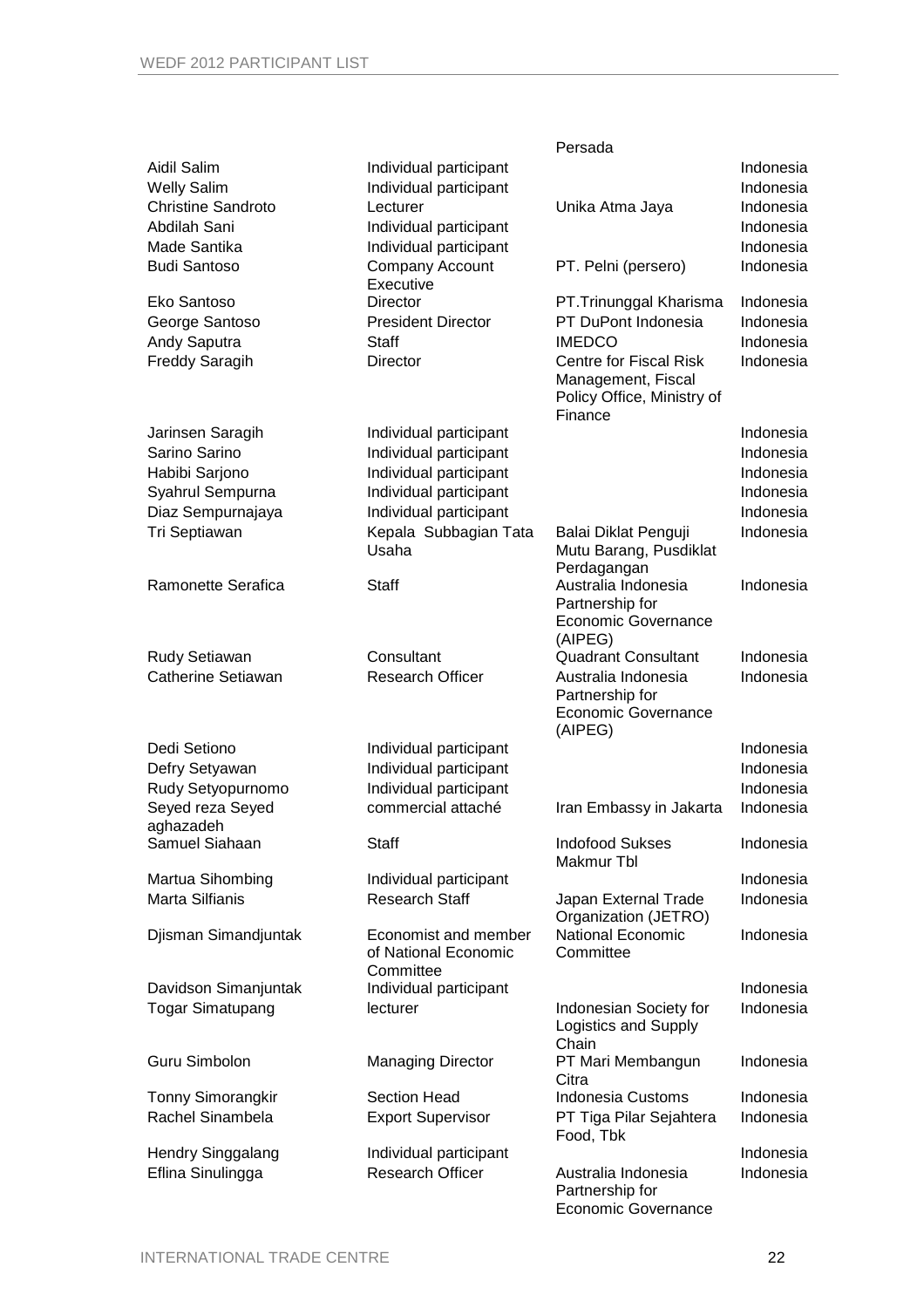|                        |                                         | (AIPEG)                                          |           |
|------------------------|-----------------------------------------|--------------------------------------------------|-----------|
| <b>Bachtiar Sirang</b> | Individual participant                  |                                                  | Indonesia |
| Oddinda Siregar        | Individual participant                  |                                                  | Indonesia |
| Evi Siregar            | <b>Staff</b>                            | <b>BPKP</b>                                      | Indonesia |
| Alman Sitanggang       | Individual participant                  |                                                  | Indonesia |
| Iwan Sitepu            | Individual participant                  |                                                  | Indonesia |
| Gondo Soebedjo         | <b>President Director</b>               | Manggala Purnama<br>Sakti PT.                    | Indonesia |
| Moenardji Soedargo     | <b>Executive Vice</b><br>President/COO  | PT. Aneka Coffee<br>Industry                     | Indonesia |
| <b>Tita Soendoro</b>   | Senior Trade Analyst                    | Italian Trade<br>Commission                      | Indonesia |
| Gatot Soetrisno        | Ass. Kepala Unit<br>Pemasaran           | CV. Karya Hidup                                  | Indonesia |
| Donna Sophia           | <b>Executive Secretary</b>              | Sentosa<br><b>ASEAN Competition</b><br>Institute | Indonesia |
| Farkhan ST.            | <b>Director</b>                         | PT. CNC Controller<br>Indonesia                  | Indonesia |
| Sulistyanto, ST.       | Individual participant                  |                                                  | Indonesia |
| Subagiyo Subagiyo      | Individual participant                  |                                                  | Indonesia |
| Herman Sudjati         | Individual participant                  |                                                  | Indonesia |
| Suryane Sugestiana     | Individual participant                  |                                                  | Indonesia |
| Hadi Sugondo           | <b>Director</b>                         | PT. Ong First Tradition<br><b>Futures</b>        | Indonesia |
| Suhanto Suhanto        | Individual participant                  |                                                  | Indonesia |
| Suharsono Suharsono    | <b>Managing Director</b>                | Indonesia Exim Bank<br>(LPEI)                    | Indonesia |
| Sukmawan Sukmawan      | Individual participant                  |                                                  | Indonesia |
| Suryo Sulisto          | Individual participant                  |                                                  | Indonesia |
| Silvi Sumanti          | Individual participant                  |                                                  | Indonesia |
| <b>Sherly Sumual</b>   | Individual participant                  |                                                  | Indonesia |
| Atje Sunaryo           | Individual participant                  |                                                  | Indonesia |
| Asep Suparman          | <b>Commercial Director</b>              | PT.Pelayaran Nasional<br>Indonesia               | Indonesia |
| Hegar Suprayogi        | <b>Export Sales Senior</b><br>Manager   | PT Bio Farma                                     | Indonesia |
| <b>Wahid Supriady</b>  | Individual participant                  |                                                  | Indonesia |
| Suraji Suraji          | Individual participant                  |                                                  | Indonesia |
| Miftahus Surur         | Individual participant                  |                                                  | Indonesia |
| Erman Surya            | Individual participant                  |                                                  | Indonesia |
| Maman Suryaman         | Individual participant                  |                                                  | Indonesia |
| Iman Suryaman          | <b>Marketing Staff</b>                  | PT Bio Farma                                     | Indonesia |
| Gibthi Ihda Suryani    | <b>Corporate Responsibility</b><br>Head | PT Lion Super Indo                               | Indonesia |
| Ariana Susanti         | <b>Business Development</b><br>Director | Indonesian Packaging<br>Federation               | Indonesia |
| Hari Susanto           | Individual participant                  |                                                  | Indonesia |
| <b>Eddy Suseno</b>     | Individual participant                  |                                                  | Indonesia |
| Bennyanto Sutjiadi     | Individual participant                  |                                                  | Indonesia |
| Suwandi Suwandi        | Individual participant                  |                                                  | Indonesia |
| Suryo Suwignjo         | <b>President Director</b>               | <b>IBM</b> Indonesia                             | Indonesia |
| Agus Syafaat           | Individual participant                  |                                                  | Indonesia |
| M. Syist               | Individual participant                  |                                                  | Indonesia |
| Rizky T.               | Individual participant                  |                                                  | Indonesia |
| Ardie Tamar            | Individual participant                  |                                                  | Indonesia |
| Mangara Tambunan       | <b>Managing Director</b>                | <b>CESS</b>                                      | Indonesia |
| Antoni Tampubolon      | Director                                | PT.Sahabat Utama                                 | Indonesia |
|                        |                                         |                                                  |           |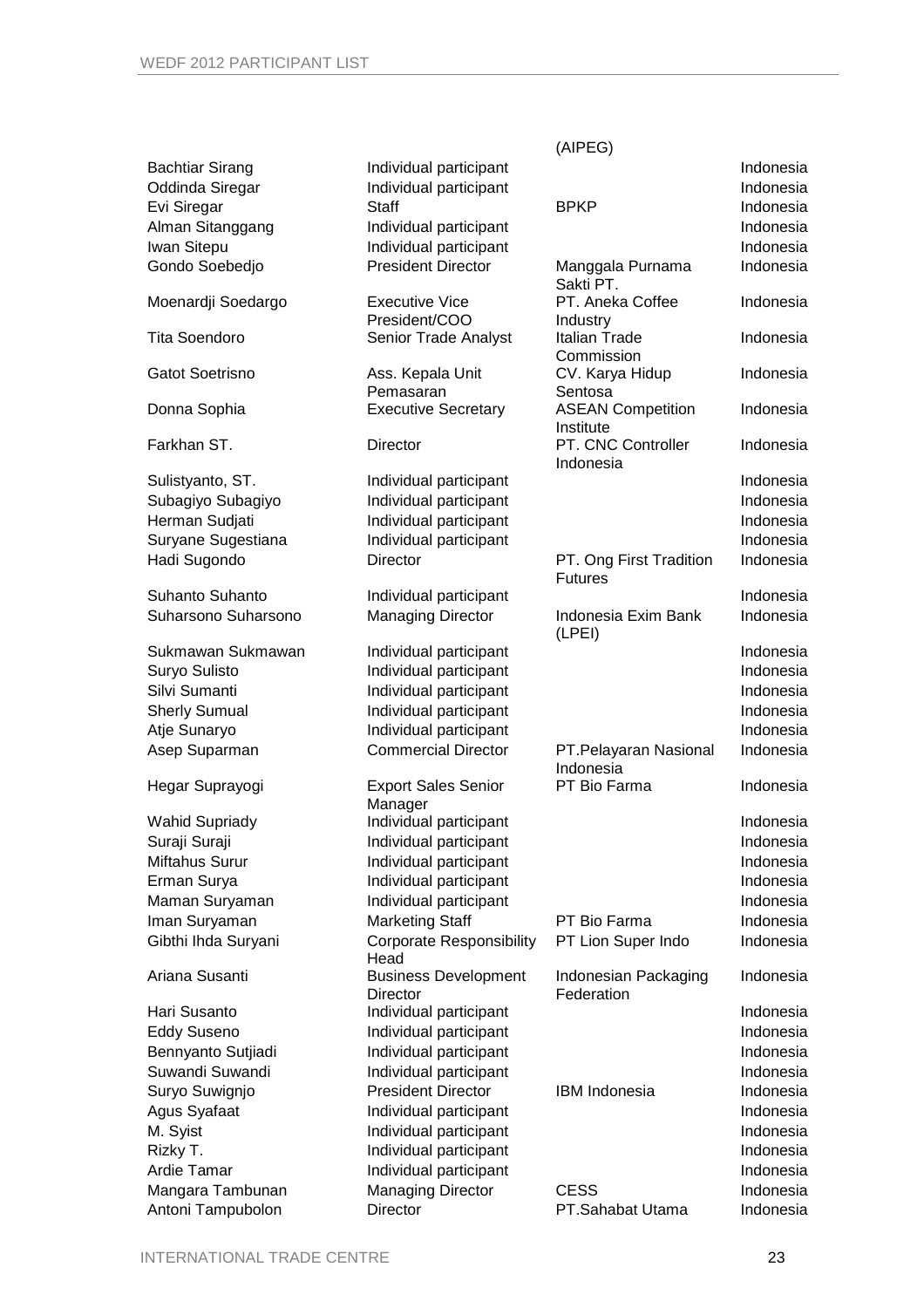|                      |                           | Indonesia                                     |           |
|----------------------|---------------------------|-----------------------------------------------|-----------|
| Irvan Tan            | Individual participant    |                                               | Indonesia |
| Tze Hao Tan          | <b>President Director</b> | PT. Vienison Indonesia                        | Indonesia |
| Dalton Tanonaka      | Anchor                    | Metro TV                                      | Indonesia |
| Della Temenggung     | Individual participant    |                                               | Indonesia |
| Ka Thai              | Individual participant    |                                               | Indonesia |
| Thetanaya Thetanaya  | Individual participant    |                                               | Indonesia |
| Dewi Tiara           | Manager                   | PT. Bio Farma                                 | Indonesia |
|                      |                           | (Persero)                                     |           |
| Hari Tjahjono        | <b>President Director</b> | PT Abyor International                        | Indonesia |
| Christian Tjoa       | Individual participant    |                                               | Indonesia |
| Thomas Tjokronegoro  | Chairman                  | AP5I - Indonesian                             | Indonesia |
|                      |                           | <b>Fishery Product</b>                        |           |
|                      |                           | Processing & Marketing<br>Association         |           |
| Lusiani Tjokronegoro | <b>Director</b>           | <b>CV Sumber Mas</b>                          | Indonesia |
|                      |                           | International                                 |           |
| <b>Rita Tobing</b>   | Individual participant    |                                               | Indonesia |
| Agustinus Tri        | Senior Account Officer    | Bank Rakyat Indonesia                         | Indonesia |
| Ninasapti Triaswati  | Economist and member      | Republic of Indonesia                         | Indonesia |
|                      | of the National           |                                               |           |
|                      | <b>Economic Committee</b> |                                               |           |
| Deasy Trisnawaty     | <b>Research Staff</b>     | Japan External Trade                          | Indonesia |
|                      |                           | Organization (JETRO)                          |           |
| Agung Triwaluyo      | Individual participant    |                                               | Indonesia |
| Eny Tulak            | Individual participant    |                                               | Indonesia |
| Abdullah Tuwuh       | Individual participant    |                                               | Indonesia |
| Yousafzai, Ulfat     | Individual participant    |                                               | Indonesia |
| S. Ulfiah            | Individual participant    |                                               | Indonesia |
| Kajo Utama           | Committee Chairman        | Indonesia Chamber of<br>Commerce and Industry | Indonesia |
| Sindu Utomo          | Individual participant    |                                               | Indonesia |
| Vinolita Vinolita    | Staff                     | PT.Gemilang Duta<br>Agromandiri               | Indonesia |
| <b>Bambang Vio</b>   | Individual participant    |                                               | Indonesia |
| Erick Wahyudyono     | Individual participant    |                                               | Indonesia |
| Tria Wahyuni         | Individual participant    |                                               | Indonesia |
| Putri Wardani        | <b>President Director</b> | Mustika Ratu                                  | Indonesia |
| Aditia Warman        | Individual participant    |                                               | Indonesia |
| Harry Wenno          | Individual participant    |                                               | Indonesia |
| Andrew White         | Individual participant    |                                               | Indonesia |
| Arief Wibisono       | Individual participant    |                                               | Indonesia |
| Wibisono Wibisono    | <b>Staff</b>              | Pelni                                         | Indonesia |
| L. Wibowo            | Individual participant    |                                               | Indonesia |
| Wahju Wibowo         | Individual participant    |                                               | Indonesia |
| Sulistya Widayanta   | Individual participant    |                                               | Indonesia |
| Tjahya Widayanti     | Individual participant    |                                               | Indonesia |
| Wahyu Widayat        | Individual participant    |                                               | Indonesia |
| Achmad Widjaja       | Director                  | <b>Ibris</b>                                  | Indonesia |
| Catharina Widjaja    | Director                  | PT. Gajah Tunggal Tbk                         | Indonesia |
| Mega Widjaja         | Lawyer, Producer          | <b>Bogalakon Pictures</b>                     | Indonesia |
| Irwan Widjaja        | Manager                   | PT. Ikafood                                   | Indonesia |
|                      |                           | Putramas/Indonesian                           |           |
|                      |                           | Food & Beverage                               |           |
|                      |                           | Association                                   |           |
| Tikno Widyatmadja    | Director                  | PT. Kertosari Gemilang                        | Indonesia |
| Yoki Wijaya          | <b>Staff</b>              | Universitas Al Azhar                          | Indonesia |